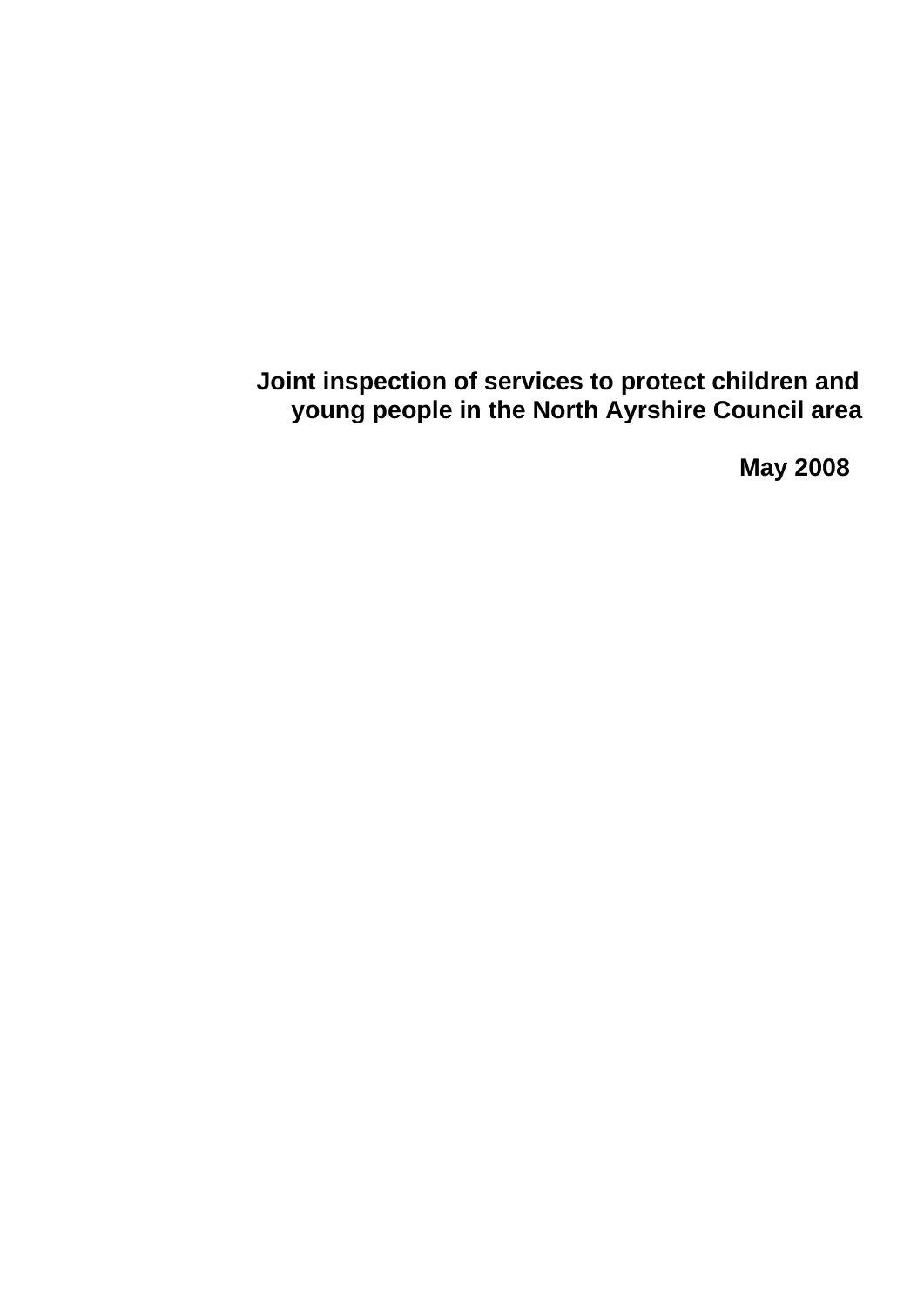| <b>Contents</b>                  |                                                                                       |                |
|----------------------------------|---------------------------------------------------------------------------------------|----------------|
| <b>Introduction</b>              |                                                                                       | 1              |
| 1.                               | <b>Background</b>                                                                     | $\mathbf{2}$   |
| 2.                               | <b>Key strengths</b>                                                                  | $\mathbf{3}$   |
| 3.                               | How effective is the help children get when they need it?                             | 4              |
| 4.                               | How well do services promote public awareness of child protection?                    | $\overline{7}$ |
| 5.                               | How good is the delivery of key processes?                                            | 8              |
| 6.                               | How good is operational management in protecting children and<br>meeting their needs? | 13             |
| 7.                               | How good is individual and collective leadership?                                     | 15             |
| 8.                               | How well are children and young people protected and their needs<br>met?              | 18             |
| 9.                               | What happens next?                                                                    | 19             |
| Appendix 1 Indicators of quality |                                                                                       |                |
| How can you contact us?          |                                                                                       |                |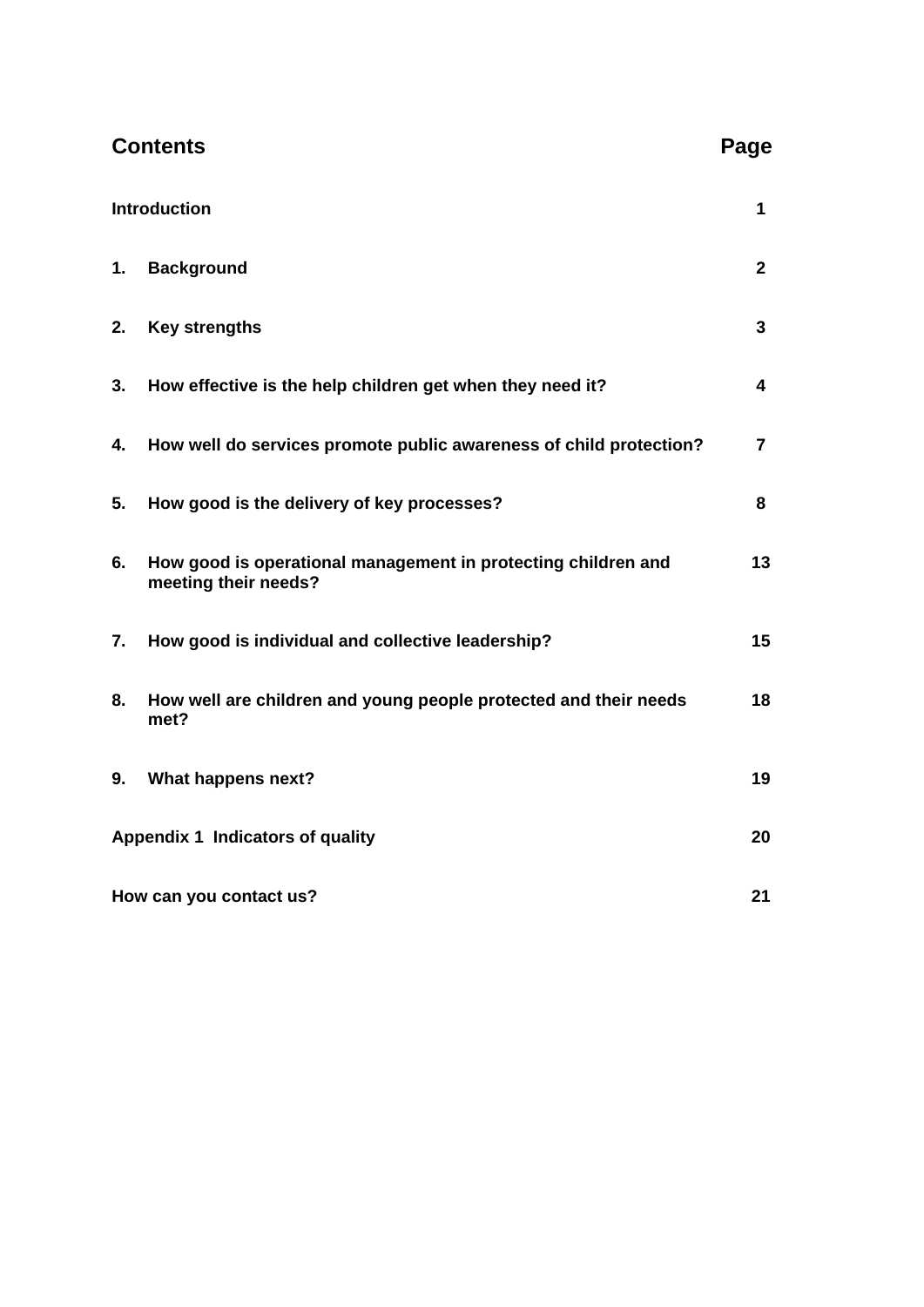### **Introduction**

1

The *Joint Inspection of Children's Services and Inspection of Social Work Services (Scotland) Act 2006*, together with the associated regulations and Code of Practice, provide the legislative framework for the conduct of joint inspections of the provision of services to children. Inspections are conducted within a published framework of quality indicators, *'How well are children and young people protected and their needs met?'* [1](#page-2-0)

Inspection teams include Associate Assessors who are members of staff from services and agencies providing services to children and young people in other Scottish local authority areas.

<span id="page-2-0"></span><sup>1</sup> 'How well are children and young people protected and their needs met?' Self-evaluation using quality indicators, HM Inspectorate of Education 2005.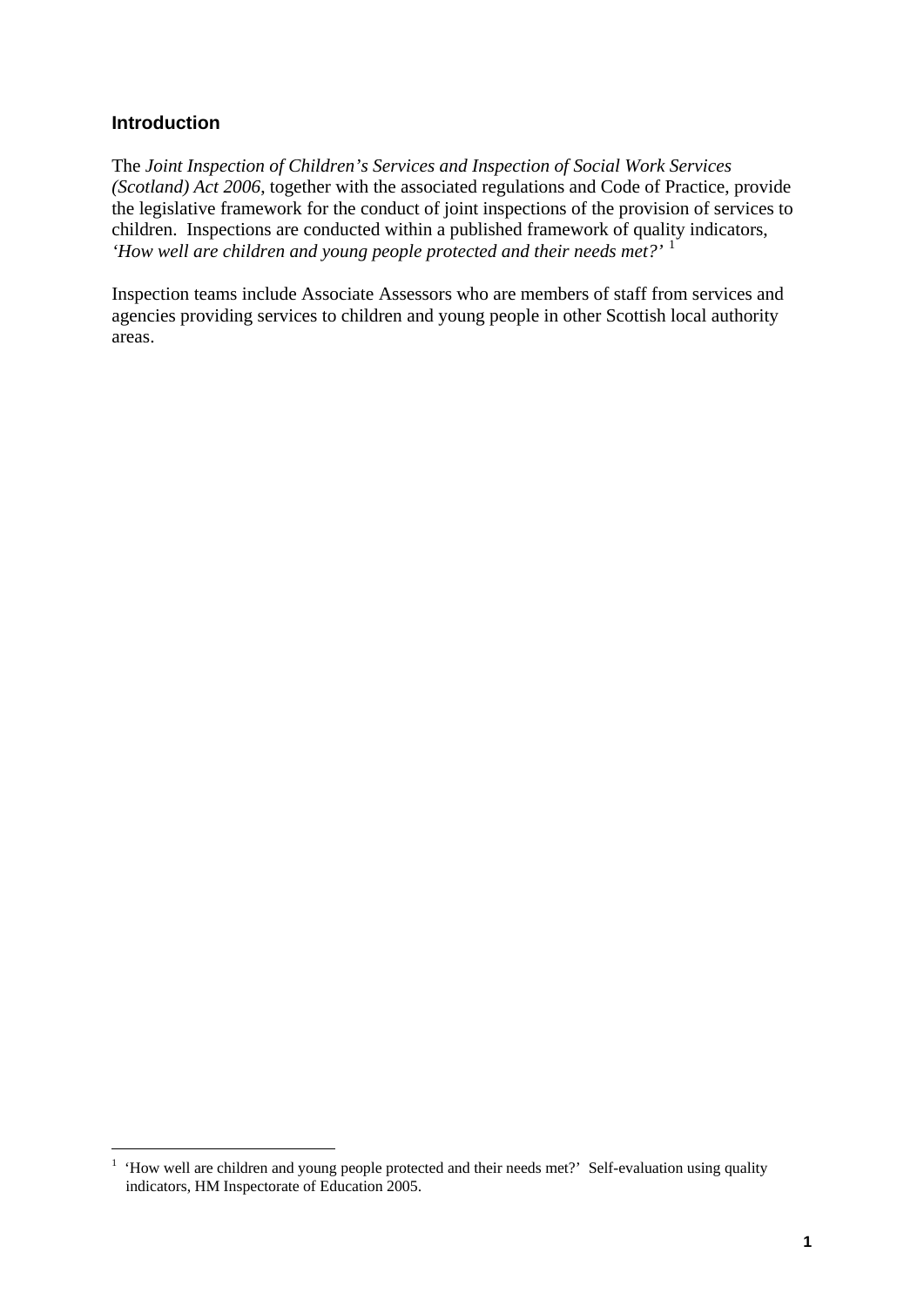# **1. Background**

The inspection of services to protect children<sup>[2](#page-3-0)</sup> in the North Ayrshire Council area took place between December 2007 and January 2008. It covered the range of services and staff working in the area who had a role in protecting children. These included services provided by health, the police, the local authority and the Scottish Children's Reporter Administration (SCRA), as well as those provided by voluntary and independent organisations.

As part of the inspection process, inspectors reviewed practice through reading a sample of files held by services who work to protect children living in the area. Some of the children and families in the sample met and talked to inspectors about the services they had received.

Inspectors visited services that provided help to children and families, and met users of these services. They talked to staff with responsibilities for protecting children across all the key services. This included staff with leadership and operational management responsibilities as well as those working directly with children and families. Inspectors also sampled work that was being done in the area to protect children, by attending meetings and reviews.

As the findings in this report are based on a sample of children and families, inspectors cannot assure the quality of service received by every single child in the area who might need help.

North Ayrshire covers an area of 885 square kilometres and has an extensive coastline. It is located to the south west of Glasgow. There are diverse communities living mainly in urban areas but also in small towns, rural settings and on the islands of Arran and Cumbrae. The centre of administration is Irvine.

North Ayrshire has a population of 135,490 people. The percentage of children under 18 is 21.3 %, compared to the national average of 20.5%. North Ayrshire is the sixth equal most deprived local authority area in Scotland. Twenty nine percent of families are headed up by a single parent, compared to 27% in comparator authorities and 25% in Scotland as a whole. In the year ending March 2007, 2,020 children under 16 years were referred to the children's reporter on care and protection grounds. This was 8% of the child population compared to the national average of 4.8%.

1

<span id="page-3-0"></span><sup>&</sup>lt;sup>2</sup> Throughout this document 'children' refers to persons under the age of 18 years as defined in the Joint Inspection of Children's Services and Inspection of Social Work Services (Scotland) Act 2006, Section 7(1).

<sup>&</sup>lt;sup>3</sup> Comparator authorities include North Lanarkshire, Inverclyde, Clackmannanshire, West Dunbartonshire and West Lothian**.**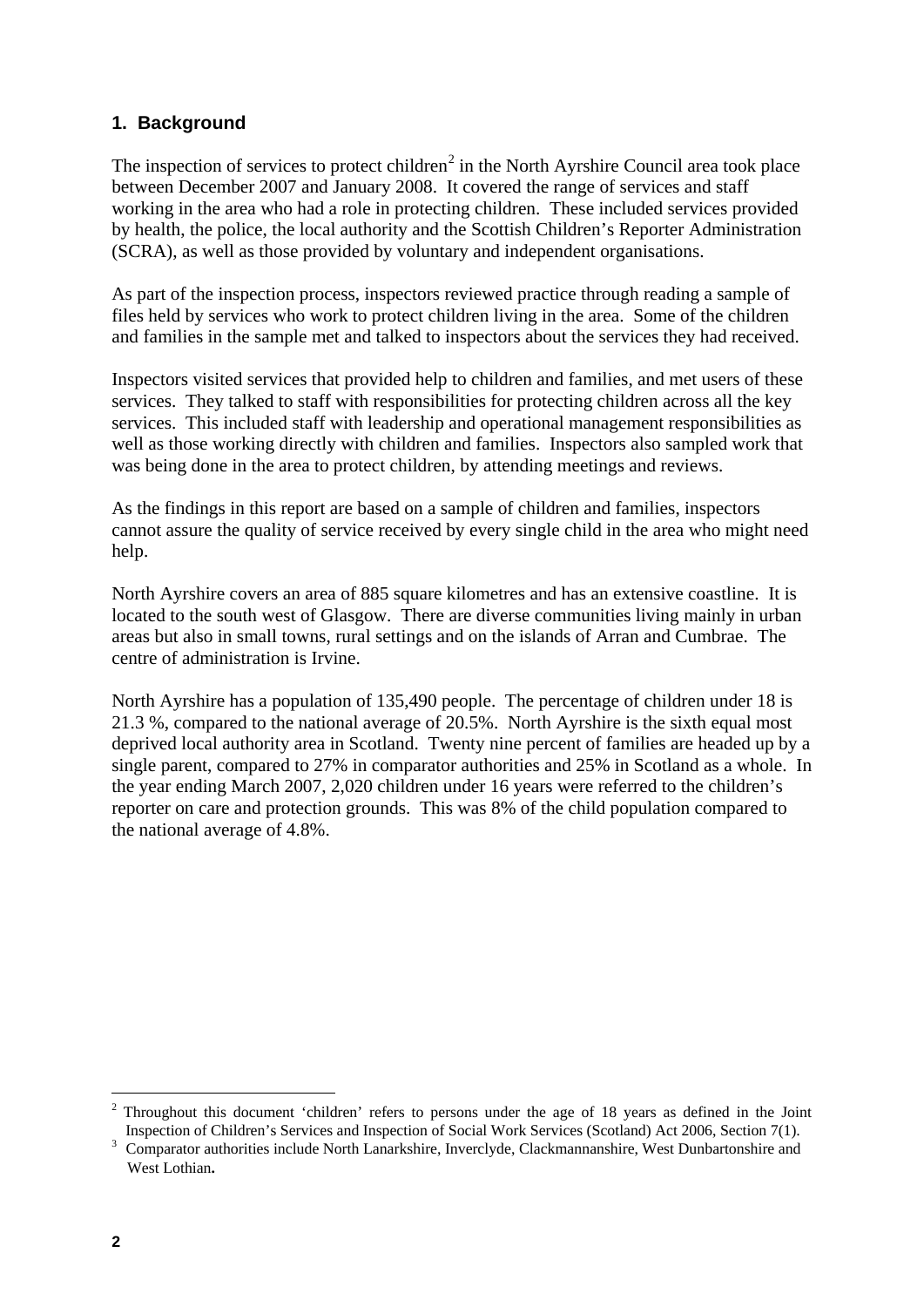# **2. Key strengths**

Inspectors found the following key strengths in how well children were protected and their needs met in North Ayrshire.

- Housing services exemplified best practice both in protecting children and minimising the impact of homelessness on vulnerable children.
- Campus police officers provided positive role models and made children feel safer in school and in their communities.
- Innovative work by the Child Protection Committee (CPC) development team had raised public awareness of child protection.
- Support provided by the Children  $1<sup>st</sup>$  advocacy service for all children over eight years of age on the Child Protection Register (CPR).
- Inter-agency staff development improved the quality of child protection services experienced by children and families.
- Leadership of the Child Protection Committee (CPC) resulted in significant achievements in keeping children safe.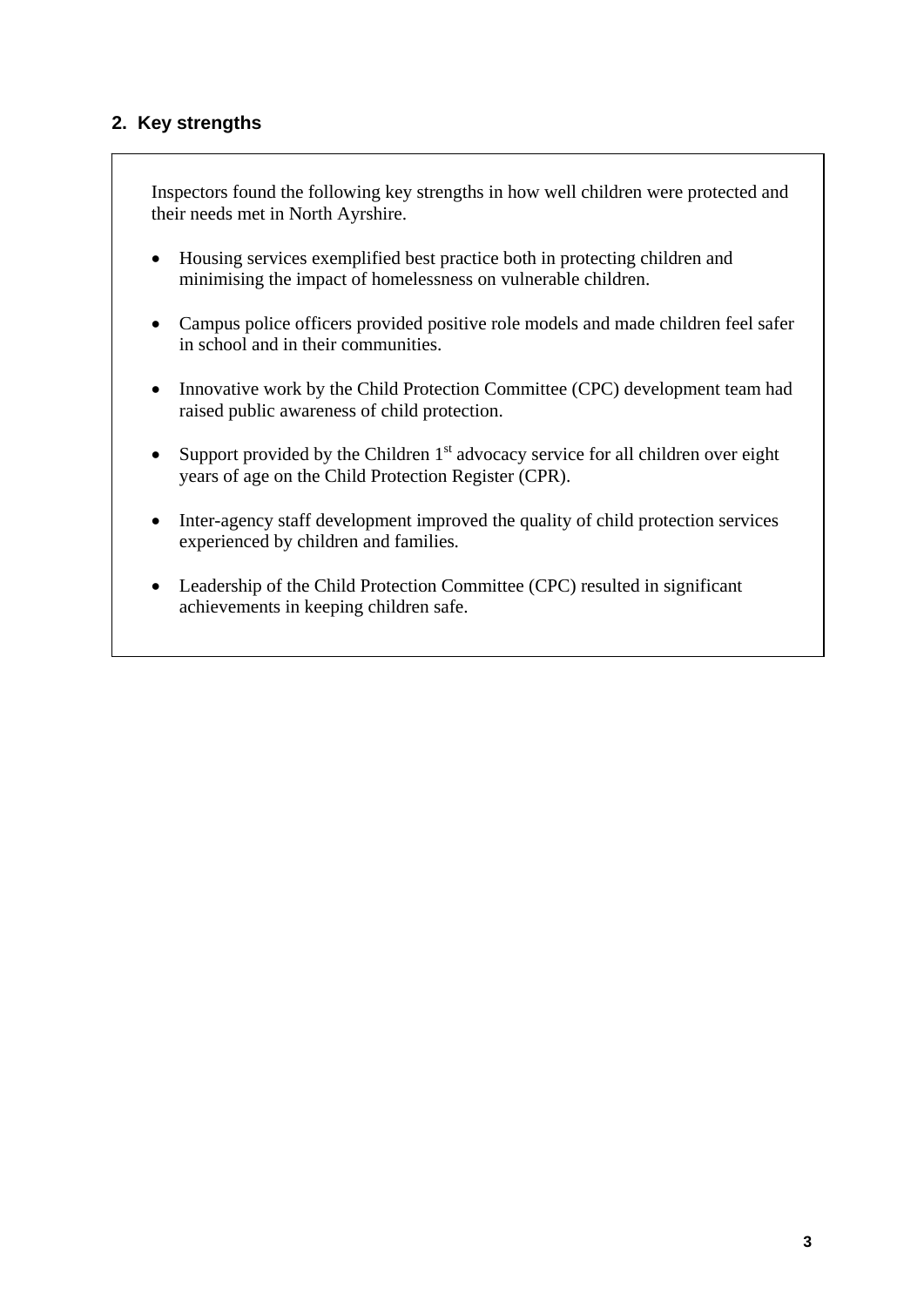## **3. How effective is the help children get when they need it?**

*Effective action was taken when children were in immediate need of protection. Family support, parenting, community safety and homelessness strategies reduced risks to vulnerable children. Children benefited from trusting relationships with staff and were well informed about keeping safe. Overall, the lives of children placed on the Child Protection Register (CPR) were improved. Some children experiencing neglect and children being accommodated had difficulties accessing health services to meet their needs. Staff in pre-school establishments and schools did not always work effectively with other services to help children at risk. Some children lived with uncertainty too long due to delays in placing them in permanent families.* 

#### **Being listened to and respected**

Communication between children, their families and staff was very good. Health visitors were alert to signs of distress in young children. Almost all children could identify staff from a wide range of services who knew them well and to whom they would speak if they needed help. Children were encouraged to share their worries with trusted adults. Those with communication difficulties and from minority groups were listened to and understood by staff working with them. Staff in nurseries and primary schools established caring relationships with families. Some secondary school pupils had doubts about teachers being prepared to help them sort out their problems. Children's trust in the police had increased due to positive relationships with campus police officers. Families were generally treated with respect and experienced helpful relationships with staff. They particularly appreciated outreach workers who visited them regularly at home to support them with their difficulties.

The views of children and parents were sought and taken seriously. All children over eight years whose names were placed on the CPR were referred to a Children 1<sup>st</sup> advocacy worker. This service helped them to explore their feelings about their situation and to have their views represented at meetings. Children benefited from the continuity of working with the same social worker, often over several years. However, social workers did not spend sufficient time doing planned work with individual children to help them make sense of what was happening in their lives. Children's Panel members spoke sensitively to children. Residential staff and foster carers supported children to complete *Having Your Say* forms to tell panel members their views. Children looked after at home did not get the help they needed from staff to complete these. Safeguarders ensured the child's voice was heard. Staff were persistent in their efforts to work with hard to reach families.

# **Being helped to keep safe**

Strategies to minimise harm were very good. Staff across services helped children to cope better with difficult circumstances and enabled parents and carers to develop their parenting skills. Staff in housing services supported vulnerable families to stay in their homes. Homeless children were helped to remain at their own school and to sustain social activities and friendships. More nursery and day care places had been provided for very young and vulnerable children. Families on Arran were assisted to access childcare. Children with disabilities were supported to take part in a range of childcare services. Children and parents benefited from regular respite services. Parenting programmes had improved parents' relationships with their children and their encouragement of good behaviour. A strategy was developing to consistently match parents to programmes which best met their needs. Family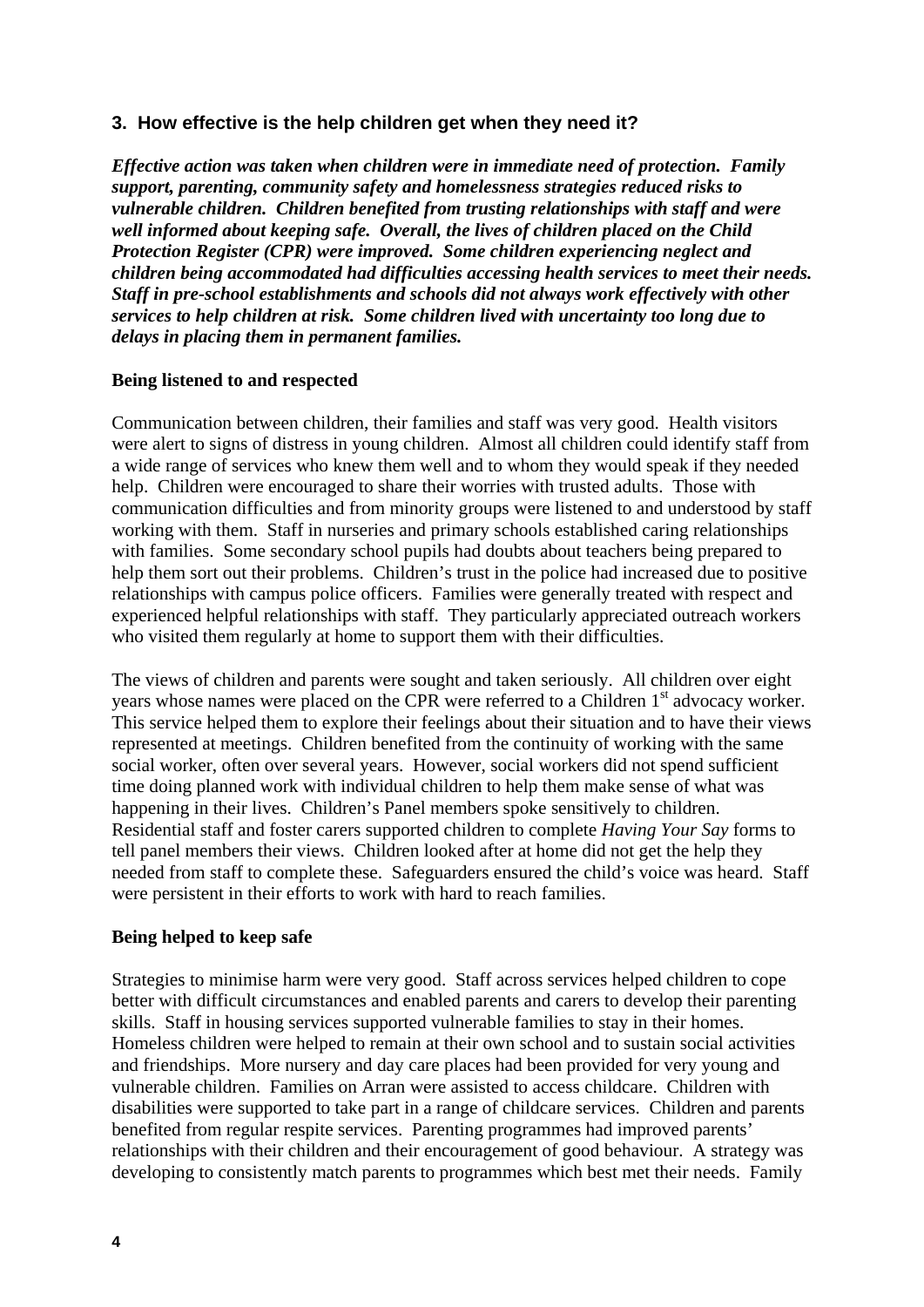support services made a positive difference to children's social skills and enabled parents to share their experiences of bringing up children. Partnership Forums for pre-school, primary and secondary school aged children were being introduced in one locality. These were beginning to deliver better coordinated support, tailored to meet the needs of individual children and their families. However, services were not sufficiently well matched to meet the needs of children and families across the whole Council area.

Home school inclusion workers helped vulnerable children to be welcomed and accepted in school. Personal and social education programmes in secondary schools had been improved. Children received helpful and well designed information from health, education, police, fire prevention and social work staff about keeping safe. Children benefited from the range of advice and support services offered by school nurses, including confidential meetings and home visits. Campus police officers provided positive role models within schools and the wider community. They were effective in reducing fighting and bullying and helping children feel safe in school. Awareness of safe use of the internet had been increased through a police initiative *Clued Up Kids.* Education services had clear strategies for monitoring children missing from education and children educated at home. Staff undertook home visits to get to know children educated at home and their families.

Children demonstrated a good awareness of personal safety and knew how to seek help if they did not feel safe. However, some were not aware of the ChildLine phone number. Young people accommodated in children's homes knew how to contact the Who Cares? worker. Scratch cards promoting the CPC website were widely distributed to children in pre-school, primary and secondary schools. Some vulnerable children developed personal safety skills from being linked with a mentor. Children living in some communities stayed indoors because they did not have safe places to play or meet with friends.

Some examples of what children said about keeping themselves safe.

*"Lunchtime clubs make us feel more safe."* 

*"Security cameras have helped me to feel more safe."* 

*"We need more police to patrol public parks."* 

*"We need more safe places to go where we can meet up with our friends."* 

#### **Immediate response to concerns**

Immediate response to concerns was good. When children raised concerns they were taken seriously. Most staff were alert to signs of abuse and responded swiftly to situations where children were at risk. Children benefited from sensitive joint investigative interviews by police and social workers. West of Scotland Standby social workers were unavailable out-of-hours to conduct joint investigations. Children and parents were supported throughout investigations and usually received explanations at every stage about what would happen next. Legal measures to protect children were implemented and children were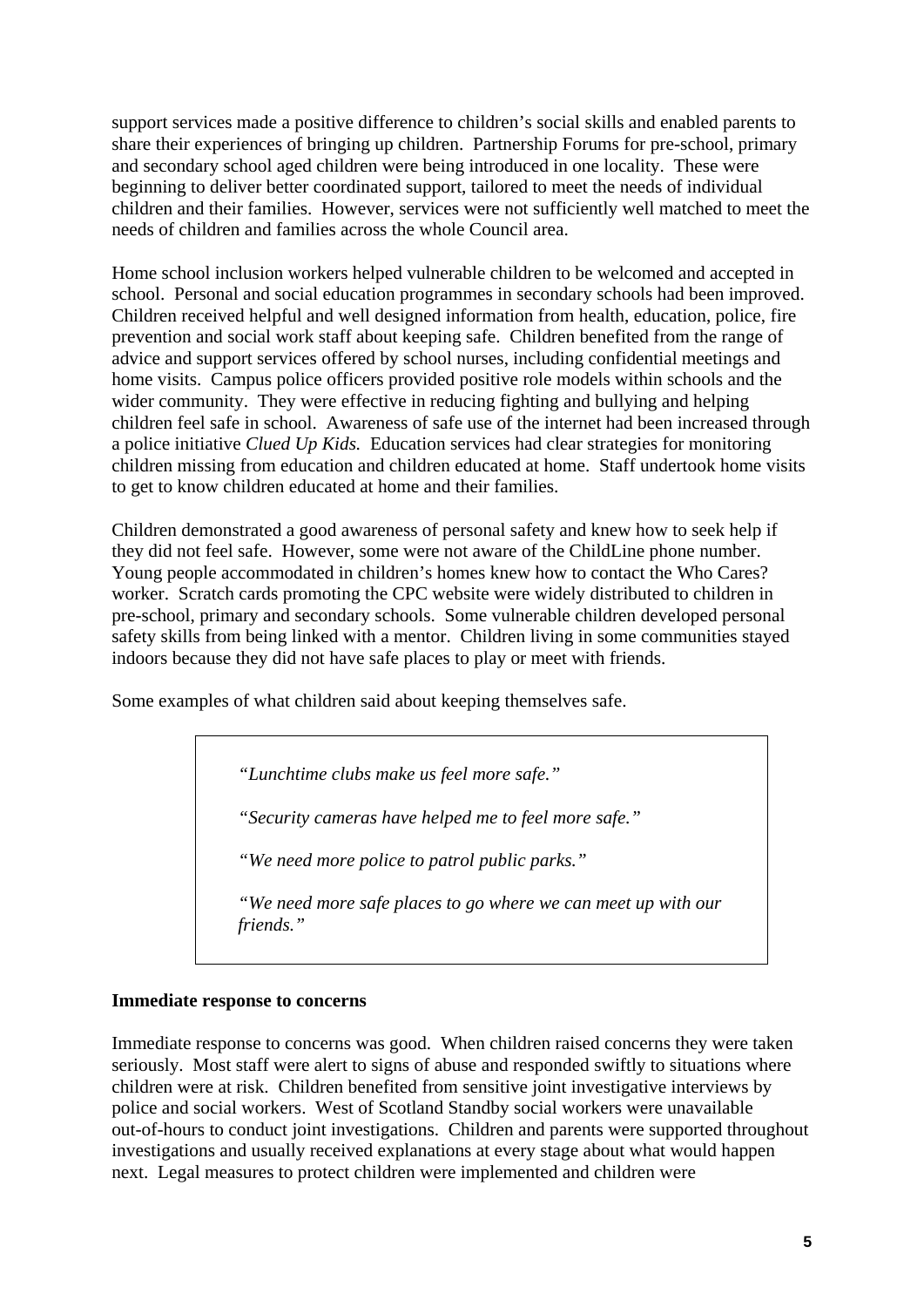accommodated away from home when necessary. Midwives and addiction workers alerted social workers to high risk pregnancies and pre-birth case conferences were convened without delay. NHS24 worked well with police and social work staff to help children whose parents became mentally ill. Referrals to social work services were prioritised ensuring that children who needed help quickly were allocated a social worker. Nursery and primary school staff did not always alert other services right away when vulnerable children were absent without explanation or when parents collecting children appeared to be under the influence of substances.

#### **Meeting needs**

Approaches to meeting children's needs were satisfactory. Children identified as being at risk of abuse or neglect were assessed and their short term needs usually met. A wide range of services provided support to children and families. Positive changes were achieved for vulnerable children through programmes delivered by staff from the Rosemount and Directions Projects. Overall, children in need of protection experienced improvements to their lives. Fostering resources were being developed to better meet the needs of older children. Some accommodated children experienced prolonged periods of uncertainty about their future. Brothers and sisters often remained too long in separate placements.

Vulnerable families received good support to take up leisure activities which gave them opportunities to enjoy being together. Home care and day care services provided effective practical support to assist families, but were not readily available in the evenings and at weekends. Services for vulnerable pregnant mothers and their partners had not been developed to reduce risks to their babies prior to birth. Children experiencing physical neglect were not always referred for a paediatric assessment when needed. Action was not taken to ensure that children received treatment when their parents failed to attend medical appointments. Children being accommodated did not have comprehensive health assessments and health improvement plans. Staff in secondary schools sometimes made decisions about restricted timetables and exclusions which increased the level of risk in the lives of vulnerable children. They did not always take sufficient account of the child's home circumstances or work with partners to find more appropriate solutions.

Children who had experienced domestic abuse received good support from Women's Aid workers. Services had not been developed to meet the needs of growing numbers of children affected by substance misuse, including those misusing substances. Children with disabilities and their families benefited from the support of specialist health staff and respite fostering services. Children with complex emotional needs were helped by Child and Adolescent Mental Health Services (CAMHS). CAMHS prioritised new referrals, once treatment began children received a service for as long as necessary. The range of services to assist children recovering from abuse was limited and not always available when needed.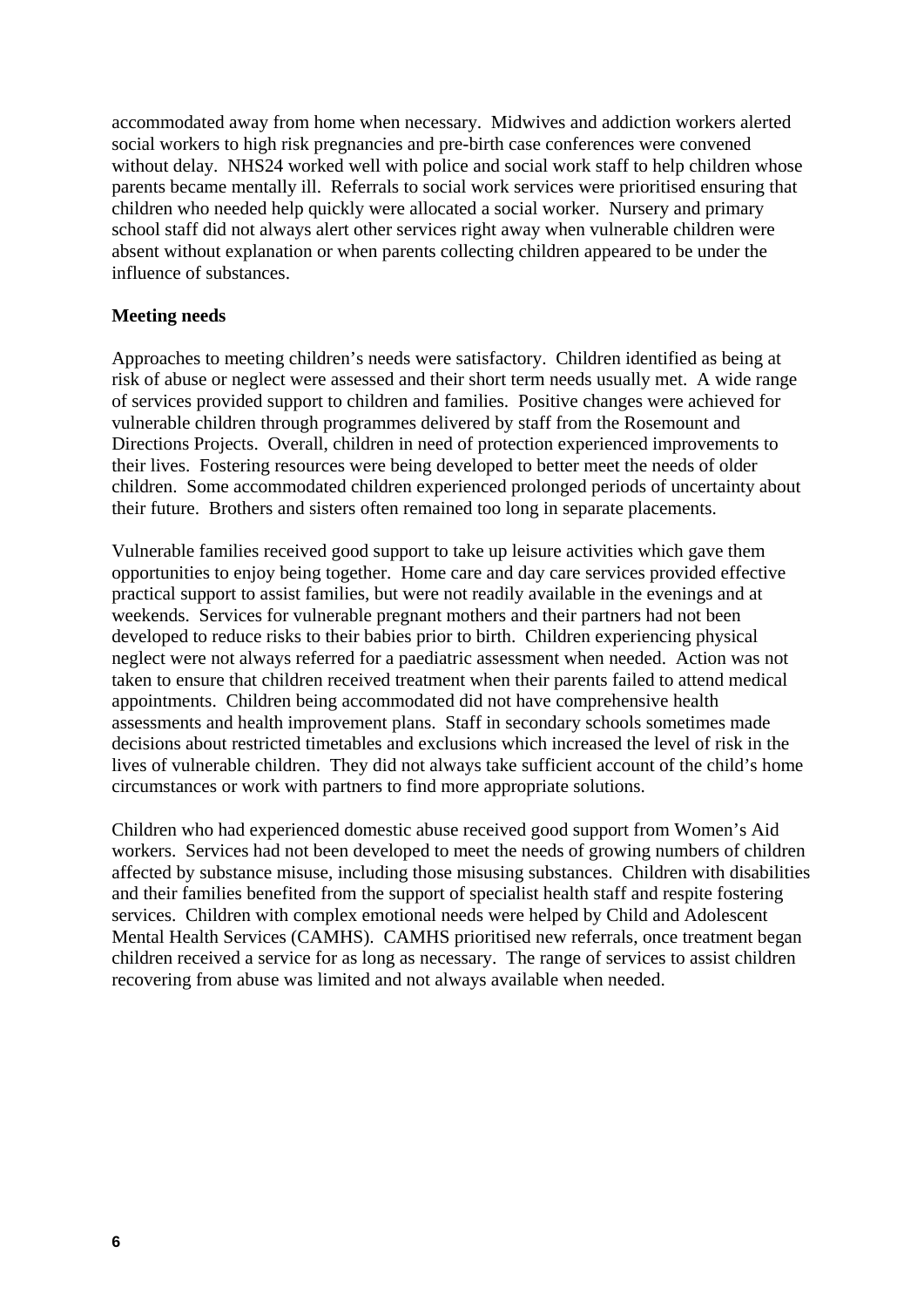# **4. How well do services promote public awareness of child protection?**

*The Child Protection Committee (CPC) had achieved a high level of public awareness of child protection services. The public had confidence in reporting child protection concerns to the police and local social work services. The West of Scotland Standby Service did not always deliver emergency social work services promptly.* 

#### **Being aware of protecting children**

Public awareness of protecting children was very good. The CPC development team distributed a wide range of publicity materials and used a variety of imaginative approaches to communicate with the public. These included children's competitions and messages displayed on a plasma screen in the main shopping centre. The CPC successfully used local press coverage of its activities to promote child protection awareness. Leaflets and posters about protecting children produced by the CPC and individual services were displayed in reception areas. The Council's Community Partnership and Young People's Panel questionnaires showed a significant increase in public awareness of child protection. There were increasing numbers of hits to the CPC website and referrals from the public and extended family members. *CPC Kids* and the Strathclyde Police *SP Station* were child friendly, informative websites. NHS Ayrshire and Arran and the Council websites did not have links to the CPC website on their front pages.

Child protection concerns brought to the attention of staff by the public were generally dealt with appropriately. Feedback was usually provided to the person who made the referral. Anonymous referrals were taken seriously. Family protection police officers were on duty until midnight daily and then an on-call system was operated. Local social work reception services were available to respond to referrals from the public, but only on week days during office hours. The out-of-hours service on Arran, provided by local social workers, responded promptly to concerns. Emergency social work services on the mainland were provided by the Glasgow based West of Scotland Standby Service. There were often long delays in staff answering phone calls. The Council's social work information system was not always checked to ensure an appropriate response was made. Some foster carers did not get the help they needed in an emergency.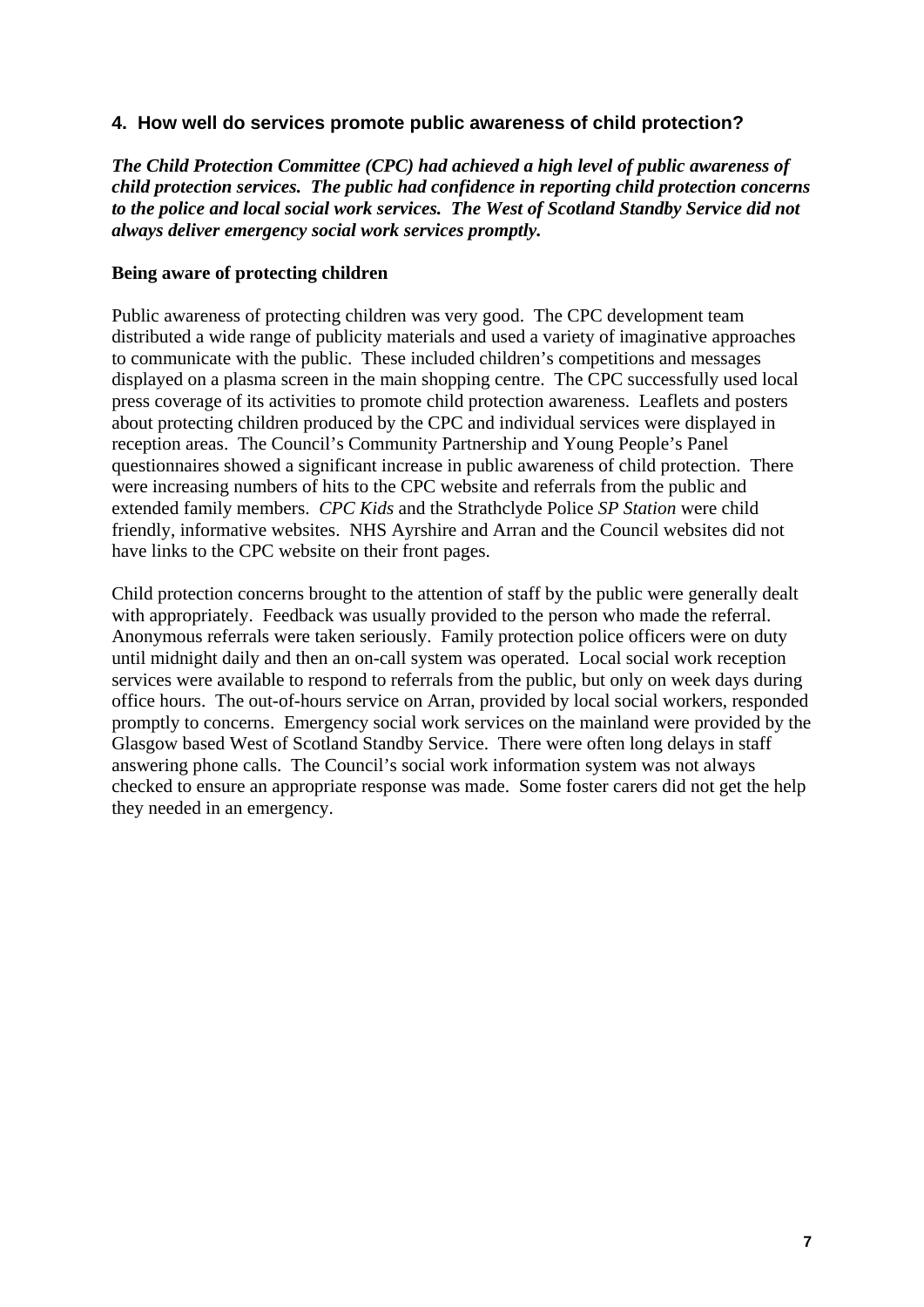#### **5. How good is the delivery of key processes?**

*Successful partnership working resulted in children and parents being fully involved in decision-making processes. While information-sharing was improving across services, staff sometimes did not have the full information they needed to protect children. Services were beginning to work together more effectively to assess risks and needs and agree the best response to help the child. Staff did not focus sufficiently on the child's needs when working with substance misusing parents. There were significant delays in assessments of children to find them a new family. Overall, implementation of plans reduced risks for children.* 

#### **Involving children and their families**

Involvement of children and their families in decision-making meetings was very good. The CPC had produced an information pack on child protection processes which was easy to understand as well as explanatory leaflets for children. When children's names were placed on the CPR, social workers drew up written working agreements involving both key professionals and parents. Parents were clear what changes they were expected to make to reduce the risks to their children and what help they would receive from services to do this. Older children on the CPR knew why they had a social worker and the steps taken to help them. Extended family members were often involved in decision-making meetings. Social workers, foster carers and residential staff sought the views of children, families and carers and accurately represented these at meetings. They shared their reports with children and parents before meetings and explained the reasons for their recommendations. Any differences of opinion were openly discussed. Health visitors, nursery staff, teachers and school nurses did not routinely seek and record children and parents views and include these in their reports to meetings. At child protection case conferences and child care reviews, the chairperson always invited families and children to speak and tried to keep them fully involved. Involvement of parents in core groups gave them the opportunity to get regular feedback on the progress they were making. Parents received prompt well recorded minutes of meetings. The manager chairing initial child protection case conferences was always a different person to the manager chairing reviews which did not provide continuity for families. When a child on the CPR became accommodated, then the child and their parents attended both child protection case conferences and child care review meetings. This caused unnecessary confusion, when meetings could have been combined to review the child's plan. At children's hearings, panel members listened carefully to what children and parents had to say. Children and their parents benefited from a range of support services to help them participate actively in decision-making processes. Advocacy workers were available to help parents with learning disabilities and mental health problems.

Chairs of child protection case conferences routinely informed children and parents how to appeal if they disagreed with decisions made about registration on the CPR. All services had sound procedures in place for handling complaints. Individual services included useful information about how to make a complaint on their websites. Leaflets about complaints procedures were available for adult readers on request, but were not always on display in public reception areas. Services had not involved children in producing child friendly versions of their complaints procedures. Formal complaints were thoroughly investigated with the aim of ensuring that high standards of service were maintained.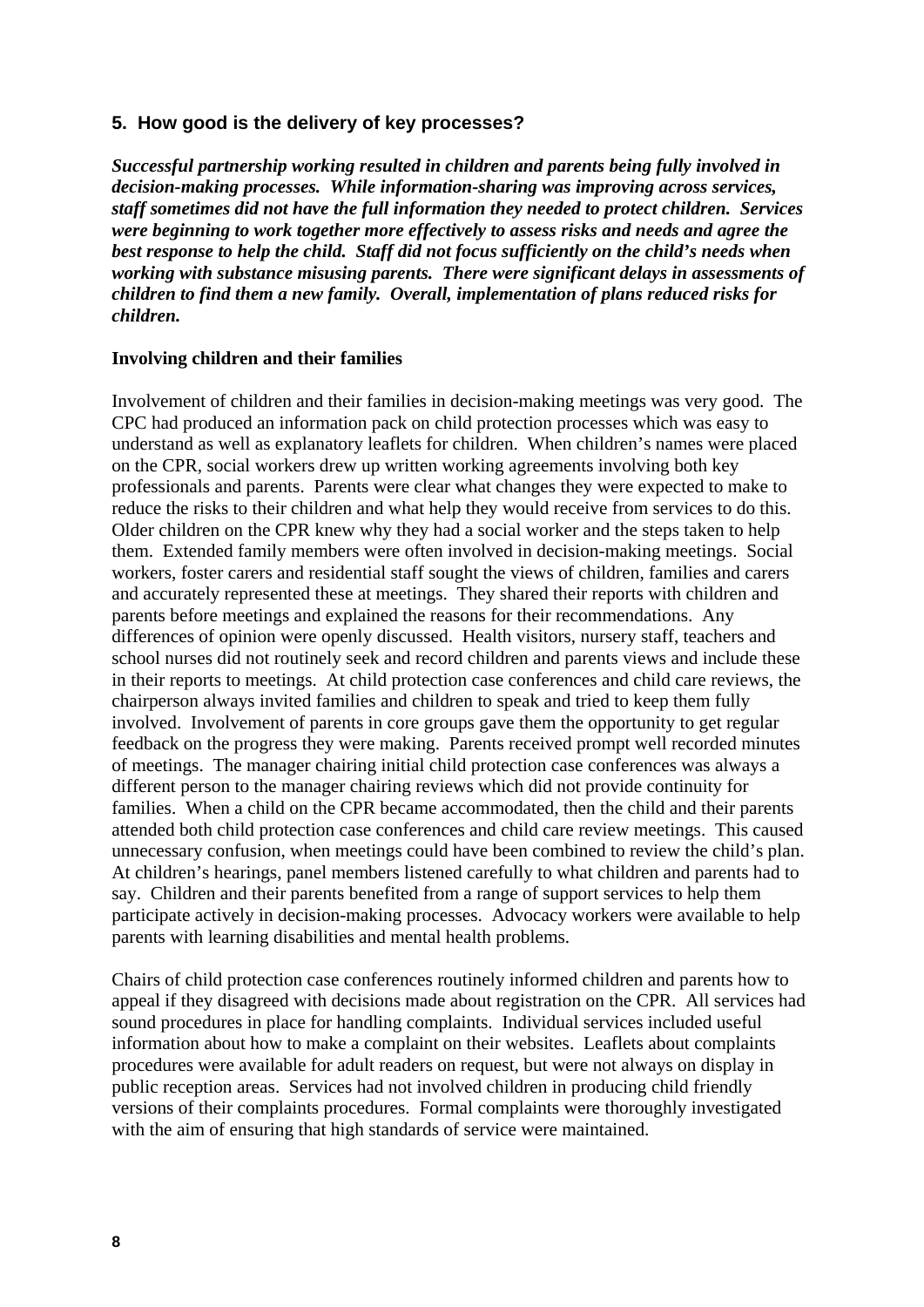# **Sharing and recording information**

Sharing and recording of information to protect children was good. Communication between most staff allowed information to be shared appropriately and promptly. Housing staff effectively shared information with social workers, police and health staff. When visiting homes, they knew if a child living at that address was on the CPR. Good administrative support for the recording and distribution of minutes of core group meetings contributed to timely information-sharing. Staff were sharing information about vulnerable children in one area using the same format, as part of piloting an integrated assessment framework (IAF). General Practitioners (GPs) on Arran were fully involved in information-sharing with staff from other services.

Particular features of information-sharing included the following:

- Early information-sharing took place between staff in the domestic abuse unit, midwives and health visitors.
- Information systems in schools supported the work of campus police officers but not school nurses.
- Staff made effective use of the social work information system to support their work.
- Health, education and social work staff used the social work information system to produce assessments using the IAF.
- The lack of secure e-mail between the family protection unit and other services resulted in faxes and paper based information-sharing.
- While information systems within hospitals alerted Accident and Emergency when children were on the CPR, they did not cover other areas of the hospital where children were seen, including outpatient clinics.
- Information-sharing about vulnerable children was fragmented and inconsistent amongst staff working with children across health services.
- Children's Reporters did not routinely seek information or request reports from health professionals or nursery staff.

Social work records were easy to follow and contained three monthly summaries of the progress made. Social work managers regularly reviewed and countersigned records. Education had introduced separate files to hold child protection and looked after children information. However, procedures for using these were unclear to staff. School and nursery staff did not always record contacts with other services and parents. Staff across services were unsure what to include in a chronology of significant events in a child's life. This information was not made into one chronology for children on the CPR. Health and nursery staff did not routinely provide written reports for child protection case conferences.

Most staff sought consent from families to share information. This was often done verbally and not recorded in the child's record. When an assessment of needs and risks was undertaken using the IAF, children and families were given helpful leaflets about sharing their personal information amongst staff from different services. A lead professional had responsibility for ensuring that children and families gave their written consent to information-sharing at the beginning of the assessment. Families benefited as they did not have to keep giving the same information to different staff. Children  $1<sup>st</sup>$  and Barnardo's staff obtained written consent to share information.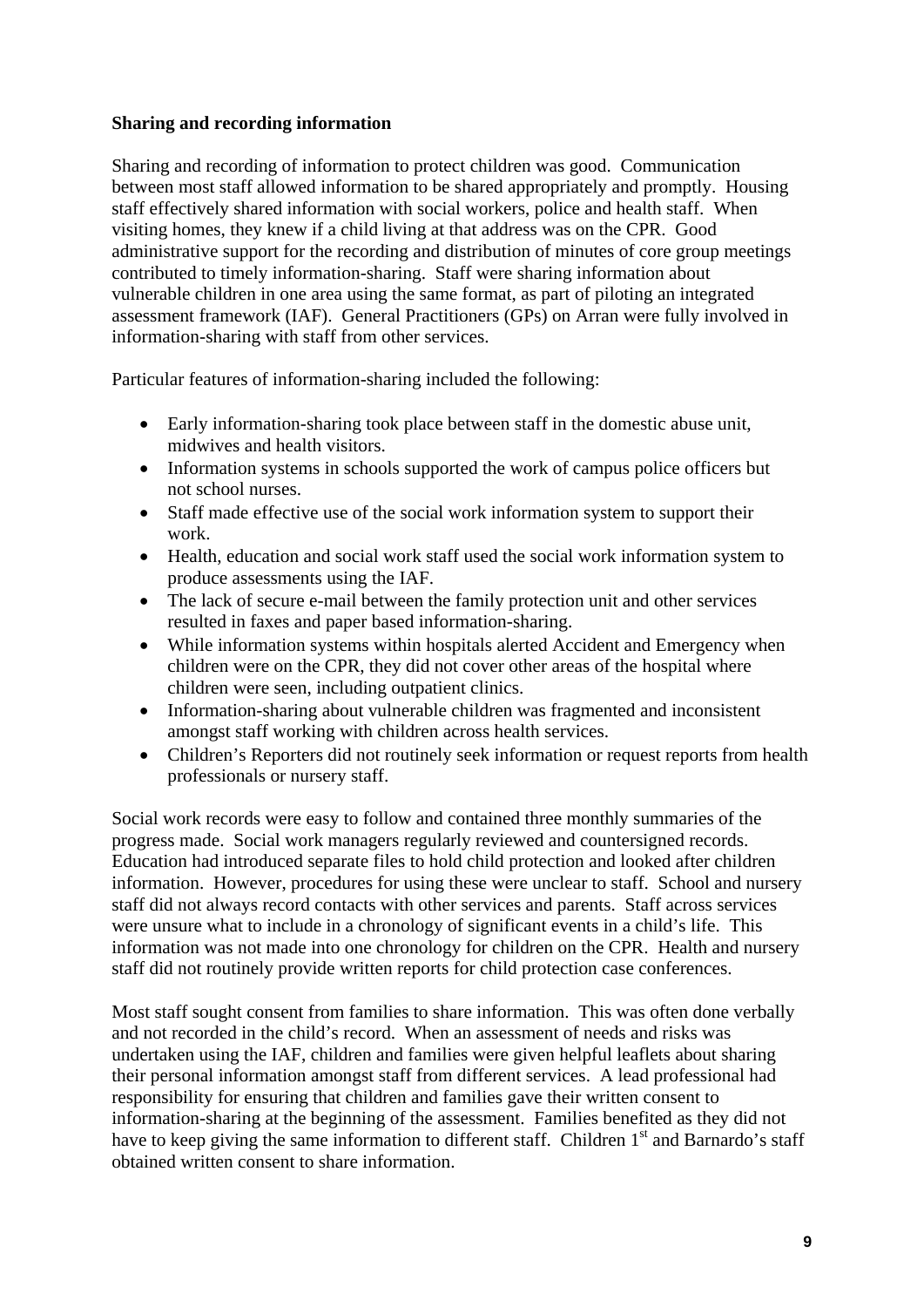Police officers with responsibility for the management of sex offenders, family protection and domestic abuse worked closely together in the same office. They shared information with colleagues from criminal justice social work, children and families social work, housing, education and health at regular risk management meetings. Housing services had recently appointed a dedicated Sex Offender Liaison Officer further strengthening this process. Regular risk assessment meetings were held to monitor sexually aggressive children and those not covered by the Multi Agency Public Protection Arrangements (MAPPA) process. Police officers ensured information was logged on their database following any allegation of neglect or abuse.

#### **Recognising and assessing risks and needs**

Recognising and assessing risks and needs was satisfactory. Staff working with children monitored any changes in their presentation and behaviour as an indication they may need help. Home school inclusion workers provided a valuable link between school and home, enabling early identification of concerns. There was some variation in the levels of risk leading to child protection referrals amongst professionals and across different areas. Domestic abuse referrals were not assessed and prioritised on an inter-agency basis to deliver support for children in proportion to the level of risk involved. The Children's Reporter received many inappropriate domestic abuse referrals from the police. The involvement of health staff in planning child protection investigations along with police and social work was being piloted. The aim was for health information to be available at an early stage and for decisions to be made jointly about child protection medical examinations. This new arrangement did not operate out-of-office hours. Sometimes investigations were subject to delay and the time between completing an investigation and the initial child protection case conference was too long. Routine background checks were not always carried out to ensure the safety of children placed with a relative or friend.

Comprehensive assessments which resulted in a sound analysis of risks and needs had been completed by social workers. However, some social workers' assessments focused too much on parental difficulties. Insufficient attention was paid to the impact of their behaviour and lifestyles on the day-to-day experiences of children. In some cases, assessments had been delayed or not completed before decisions were made to remove a child's name from the CPR. In one area, children were referred to Partnership Forums when they needed help from more than one agency. The Partnership Forum was made up of local managers from health, education and social work who appointed a lead professional to work with relevant staff to produce an integrated assessment within a specified timescale. After brothers and sisters were accommodated in separate placements, assessments were not routinely carried out to inform a plan to reunite them. There were often lengthy delays for children needing placements with relatives or substitute families. Social workers often did not complete assessments for the adoption and fostering panel within agreed timescales. They did not always get to know children well enough to complete these assessments well.

Joint investigative interviews were usually well planned and thoroughly carried out by police and social workers. A copy of the interview notes was not always given to social workers for their records. In order to provide well equipped and suitable premises for child protection medical examinations at all times, an additional venue had recently been opened. Police and social workers were not well informed about when this was to be used. The CPC did not have an overview of all child protection medical examinations to assess children's experiences and identify appropriate improvements.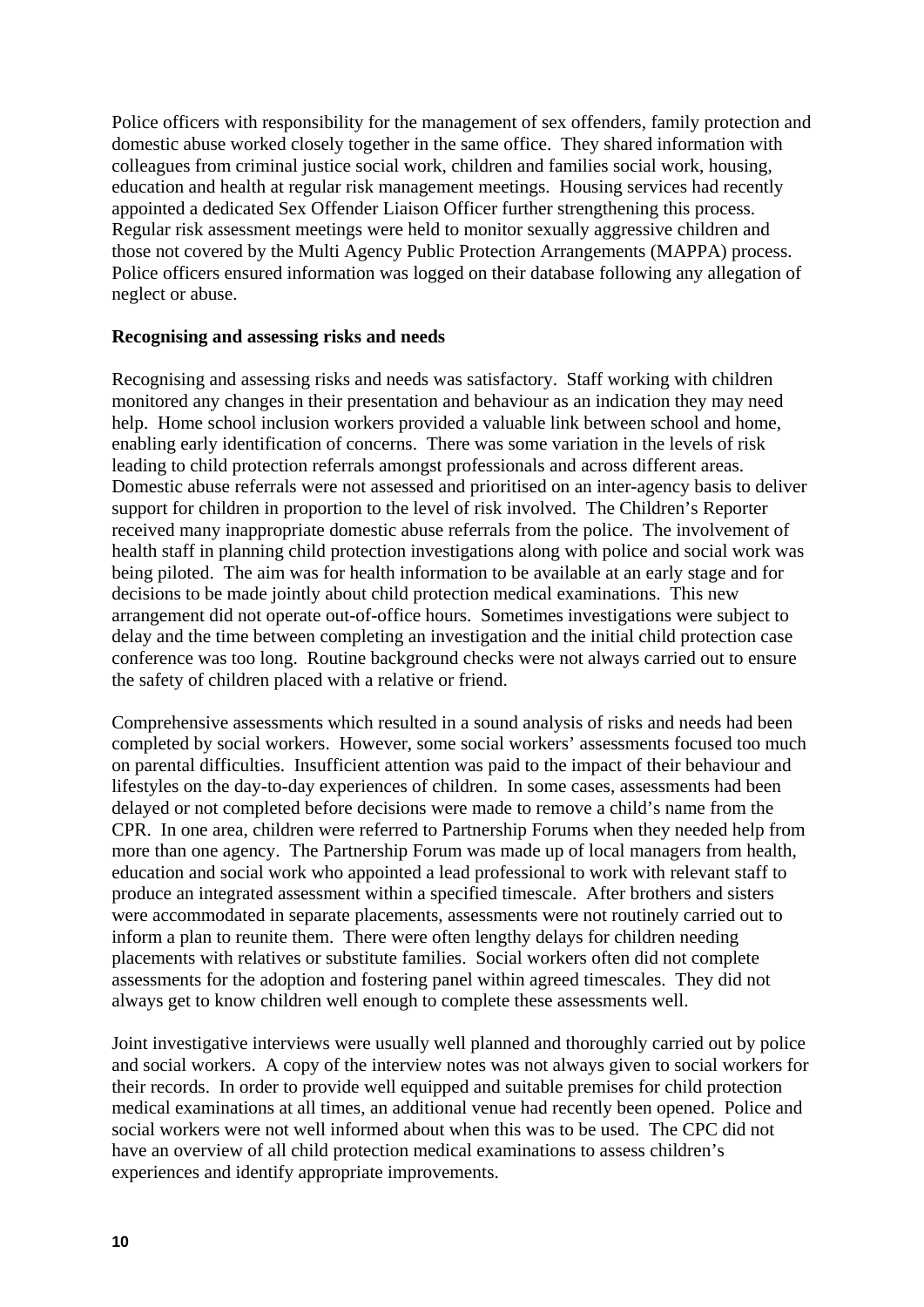Staff were alert and quick to identify children at risk of harm due to parental substance misuse. Addiction staff from social work and health services worked closely together to assess and support parents with substance misuse difficulties. Pregnant women and those with children were given priority. Addiction staff held pre-birth case discussions when women known to their services became pregnant. However, they did not routinely see children or meet with children's workers. They did not regularly attend core group meetings to help monitor any changes in parent's circumstances and their potential impact on children. Some GPs did not always identify children who experienced neglect due to parental alcohol misuse.

#### **Planning to meet needs**

Overall, planning to meet the needs of children was good. Secondary schools, but not primary schools, used multi-agency meetings to make early plans when there were concerns about a child. There was good representation from all services at initial child protection case conferences. Review child protection case conferences were convened regularly. Social workers generally provided timely reports for child protection meetings and including proposals for a child protection plan. These plans were not always clearly linked to assessments of risks and needs. Police did not attend relevant review case conferences and sometimes submitted reports about new incidents after meetings had taken place. Attendance at review case conferences and child care reviews and the provision of reports by health and education staff were inconsistent. For some accommodated children, staff were asked to attend both review child protection case conferences and child care reviews, when progress of the plan could have been reviewed effectively in one meeting.

All children on the CPR had an allocated social worker. Overall, the implementation of child protection plans reduced risks and improved children's circumstances. Plans were generally comprehensive and set out actions to be taken and how these would be monitored. They did not always state what would happen if no improvements took place within agreed timescales. When there was more than one child in a family, plans took account of individual children's needs. Parents contributed to the preparation of plans and knew what they needed to change. Housing staff supported plans by helping families obtain and maintain suitable housing. Plans to meet identified health needs of children remained unmet when their parents did not take them to medical appointments. Sufficient attention was not given to raising the attainment of children on the CPR. Children's education plans were not clearly linked to child protection plans.

Partnership Forums were beginning to provide better coordinated local solutions to meeting children's needs. Joint funding had been agreed to support this approach between education and social work, but not health services. Care plans for accommodated children were regularly reviewed. Chairs of review meetings did not always take sufficient steps to address delays in progressing plans for some children. Planning in the best interests of children could be improved by a greater common understanding amongst panel members, social workers and education staff. Panel members needed more training in decision-making about reducing parental contact to help children accept that they were unable to return home.

Core group meetings took place regularly to monitor the progress of children on the CPR in partnership with parents. These were usually well attended by staff. However, school nurses were not routinely involved. Cover arrangements for health visitors when they were unavailable for meetings and expectations regarding attendance by education staff during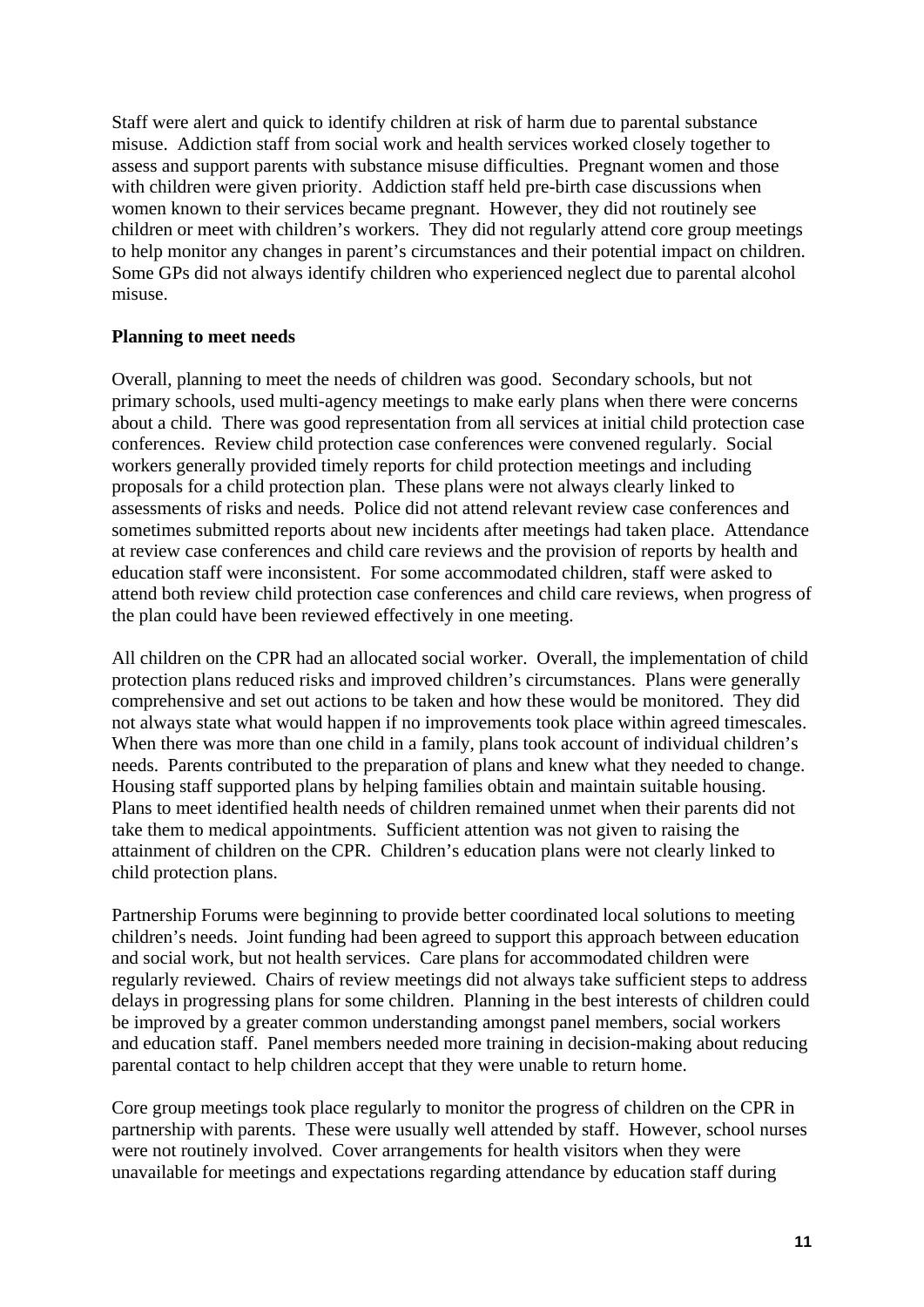school holidays were unclear. Core groups took full account of changing circumstances, reconvening sooner if necessary, and carefully considered how best to modify the child protection plan. These meetings benefited from good administrative support. Chairs of review child protection case conferences received copies of minutes to monitor their progress.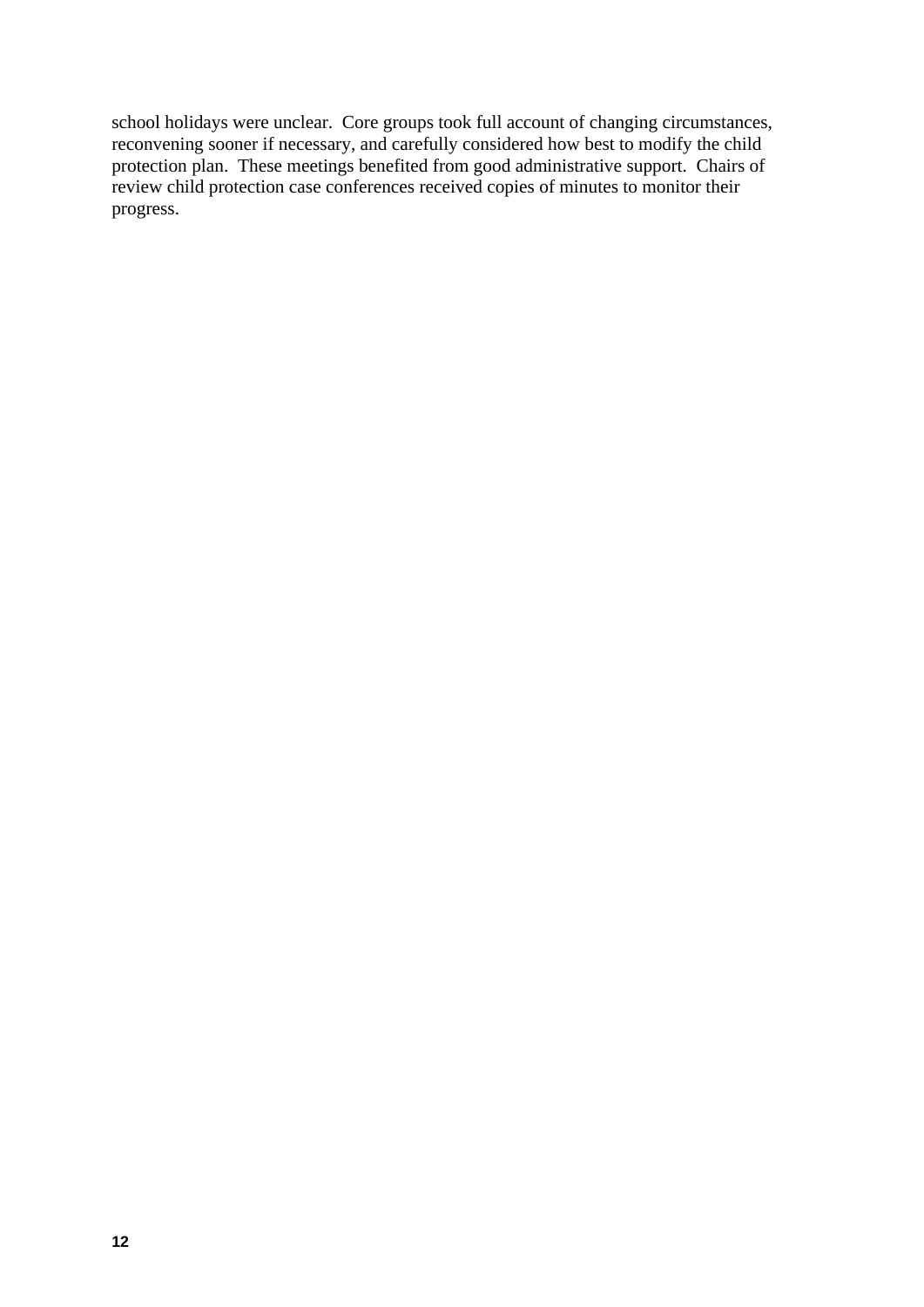# **6. How good is operational management in protecting children and meeting their needs?**

*The Child Protection Committee (CPC) had recently produced a range of policies and procedures which were not yet familiar to all staff. The Integrated Children's Service Plan (ICSP) had limited impact on developing services to improve outcomes for children. Provision of information to inform service planning was underdeveloped. There were good examples of children and their families being consulted about service development. Dedicated child protection posts had taken forward the work of the Child Protection Committee (CPC). Inter-agency training had successfully raised staff awareness and increasing skills. Health and social work staff with responsibility for child protection cases, were not all provided with regular support and challenge.* 

| <b>Aspect</b>              | <b>Comments</b>                                                                                                                                                                                                                                                                                                                                                                                                                                                                                                                                                                                                                                                                                                                                                                                                                                                                                                                                                                                                                                                                                                                       |
|----------------------------|---------------------------------------------------------------------------------------------------------------------------------------------------------------------------------------------------------------------------------------------------------------------------------------------------------------------------------------------------------------------------------------------------------------------------------------------------------------------------------------------------------------------------------------------------------------------------------------------------------------------------------------------------------------------------------------------------------------------------------------------------------------------------------------------------------------------------------------------------------------------------------------------------------------------------------------------------------------------------------------------------------------------------------------------------------------------------------------------------------------------------------------|
| Policies and<br>procedures | Overall, policies and procedures were good. All services had<br>appropriate child protection procedures. Revised West of Scotland<br>Inter-Agency Child Protection Procedures were due to be published.<br>The CPC had produced interim inter-agency procedures, but these<br>were not yet applied consistently across services. A range of very<br>useful guidance had been launched by the CPC. Well coordinated<br>area based inter-agency staff forums helped to introduce these.<br>However, the pace and volume of change made it difficult for some<br>staff to keep up-to-date and make adjustments to their practice. An<br>inter-agency agreement supported effective information-sharing.<br>There was no systematic process in place to evaluate the impact of<br>policies on practice.                                                                                                                                                                                                                                                                                                                                   |
| Operational planning       | Operational planning was weak. The ICSP had not set out a clear<br>vision for children's services. All partners were not fully involved<br>in the production or delivery of the plan. Staff had limited<br>awareness of the ICSP and of its relevance to their work. There had<br>been little impact on operational planning to improve children's<br>safety. Progress of the ICSP in improving outcomes for children<br>was not monitored and reported. Recently revised planning<br>structures and clear time limited remits for working groups had<br>helped to develop more effective partnership working. The CPC<br>Business Plans were delivering improvements in child protection<br>services. Some useful research had been carried out to gain a better<br>understanding of local variations in child protection referrals.<br>Effective links were not established between the CPC Business Plan,<br>ICSP and Community Plan. There was no agreement about joint<br>funding to deliver on the ICSP. Management information was not<br>being used systematically to inform policy or planning within or<br>across services. |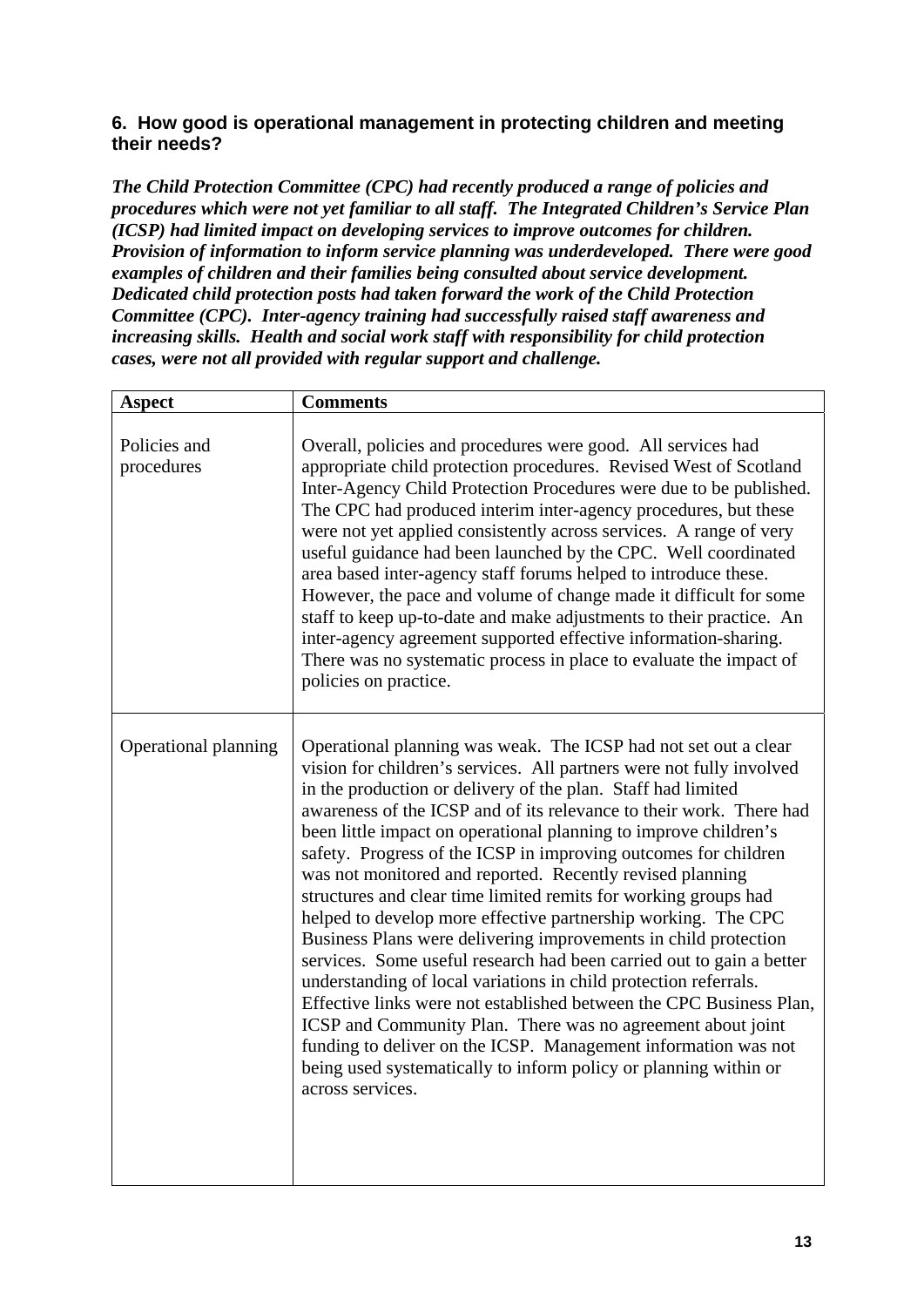| <b>Aspect</b>                                                                                         | <b>Comments</b>                                                                                                                                                                                                                                                                                                                                                                                                                                                                                                                                                                                                                                                                                                                                                                                                          |
|-------------------------------------------------------------------------------------------------------|--------------------------------------------------------------------------------------------------------------------------------------------------------------------------------------------------------------------------------------------------------------------------------------------------------------------------------------------------------------------------------------------------------------------------------------------------------------------------------------------------------------------------------------------------------------------------------------------------------------------------------------------------------------------------------------------------------------------------------------------------------------------------------------------------------------------------|
| Participation of<br>children, their<br>families and other<br>relevant people in<br>policy development | Participation of children and their families in policy development<br>was good. An annual good practice event organised by the CPC,<br>effectively involved children. Children were becoming more<br>involved in the work of the CPC. Police gathered feedback from<br>children and parents to evaluate the impact of campus police<br>officers. Health services involved children in developing a strategy<br>to prevent self-harming. Parents were consulted as part of<br>developing a family support strategy. However, participation tended<br>to be restricted to one off events rather than ongoing participation in<br>the continuous development and review of services. Children and<br>their parents did not always receive feedback on how their views<br>had influenced policy.                             |
| Recruitment and<br>retention of staff                                                                 | Recruitment and retention of staff was very good. The CPC<br>development team posts had all been made permanent. Services<br>jointly funded posts, for example, campus police officers and school<br>nurses. All services had well established safer recruitment practices<br>in place and robust vetting arrangements for staff and volunteers<br>who had direct contact with children. The CPC had produced clear<br>guidance for voluntary and community groups on safer recruitment<br>procedures. There were insufficient paediatricians with expertise in<br>child sexual abuse medical examinations. Social worker's caseloads<br>were effectively monitored. Experienced social workers with<br>expertise in child protection were not deployed in areas where there<br>was the highest demand for their skills. |
| Development of staff                                                                                  | Development of staff was very good. Services delivered well<br>planned single agency child protection training programmes. These<br>were complemented by comprehensive inter-agency annual training<br>programmes led by the CPC training subgroup. A database<br>identified child protection training needs. There were flexible<br>approaches to delivering training in the evenings, at weekends and<br>in different locations. Feedback from participants three months after<br>receiving training assessed the impact on their practice. Social work<br>team leaders did not have time to spend with staff analysing the<br>effectiveness of their interventions. Health staff with responsibility<br>for child protection cases did not all have their work reviewed.                                              |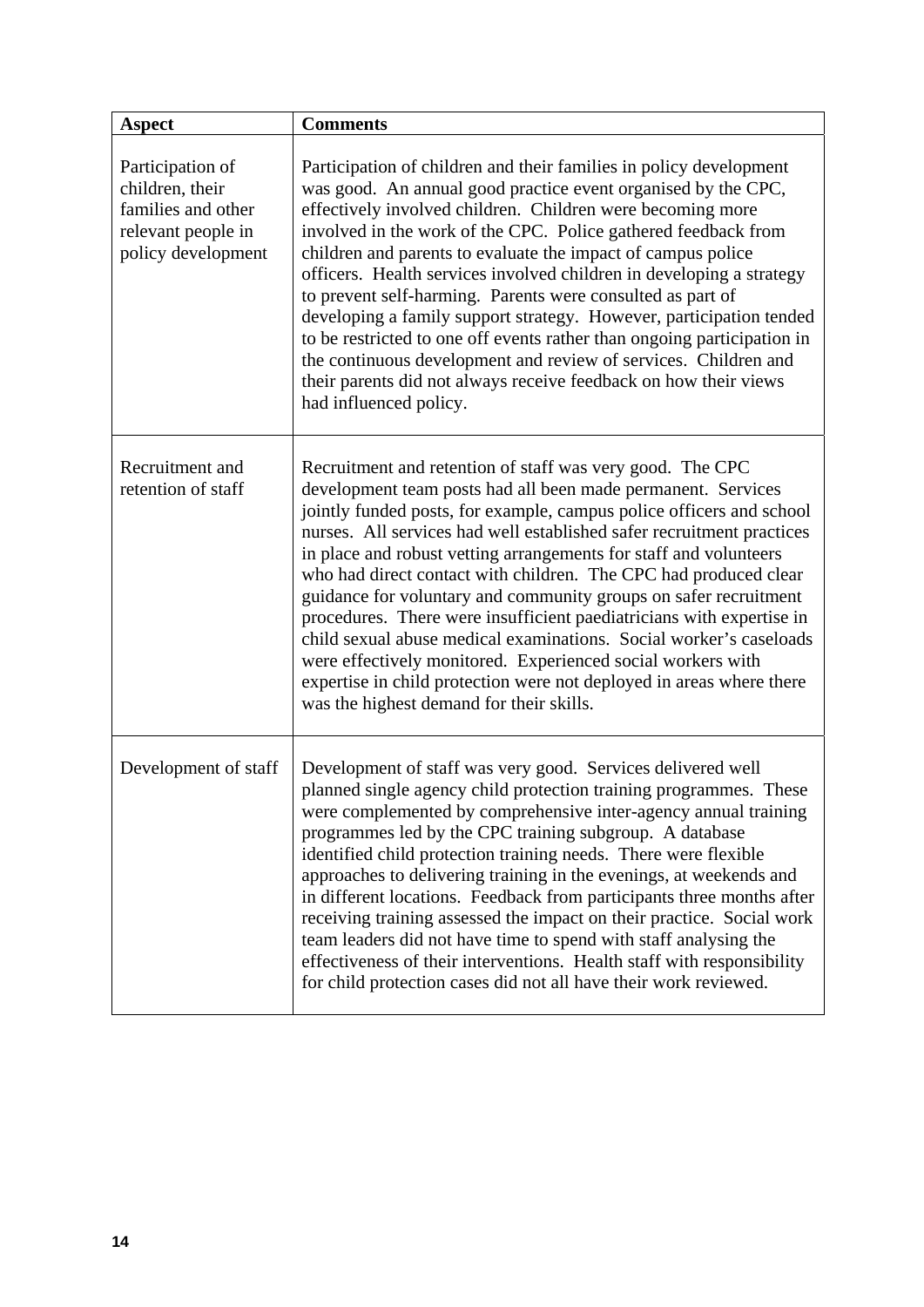# **7. How good is individual and collective leadership?**

*Leaders gave child protection a high profile within their individual services. The Chief Officers Group (COG) had not agreed a shared vision, values and aims for services to protect children. The work of the Child Protection Committee (CPC) made a positive difference to keeping children safe. Community planning partners had not acted collectively to redress the lack of impact of the Integrated Children's Services Plan (ICSP). The Community Health Partnership (CHP) was not working effectively with the Council to integrate planning and resource sharing to meet the needs of vulnerable children. An encouraging start had been made to self-evaluation led by the Child Protection Committee (CPC).* 

# **Vision, values and aims**

Vision, values and aims were satisfactory. Leaders gave staff a clear message that child protection was a priority. However, children's rights did not feature strongly enough in their collective approach to improving outcomes for children, including looked after children. The COG had not agreed shared aims to protect children and communicated these to staff.

- Elected members aimed to improve child protection services through promoting joint working across council services. The Chief Executive and corporate directors were taking this approach forward. Senior officers from education, housing and social work services worked well within their own services and together to raise awareness of child protection and the work of the CPC amongst all Council staff.
- The Chief Executive of NHS Ayrshire and Arran communicated to staff that keeping children safe was a priority. Key staff provided leadership through the Child Protection Action Group and aimed to strengthen the contribution of health services to protecting children. There was a growing awareness amongst staff working with adults of their responsibility to identify child protection concerns.
- There was a strong vision to protect children within Strathclyde Police. The Divisional Commander and Superintendent for North Ayrshire effectively communicated this to police officers through regular briefings. Officers were alert to child protection concerns when carrying out their day-to-day duties. The work of the Family Protection Unit was of central importance to the division.

Elected members, the COG and the CHP had not developed a shared vision for children's services. They had not worked together to assess the needs of children in the Council area. Agreement had not been reached about priorities for integrated planning and development to tackle inequalities for vulnerable children. Planning for child health services did not fully involve partners from other services.

# **Leadership and direction**

Leadership and direction provided by the CPC was very good. Members of the CPC took collective responsibility for improvement in both child protection and children's services more widely. The work of the CPC was driving up practice standards and developing services. As a result children were better informed about keeping themselves safe and the experiences of children and families involved with child protection services had improved.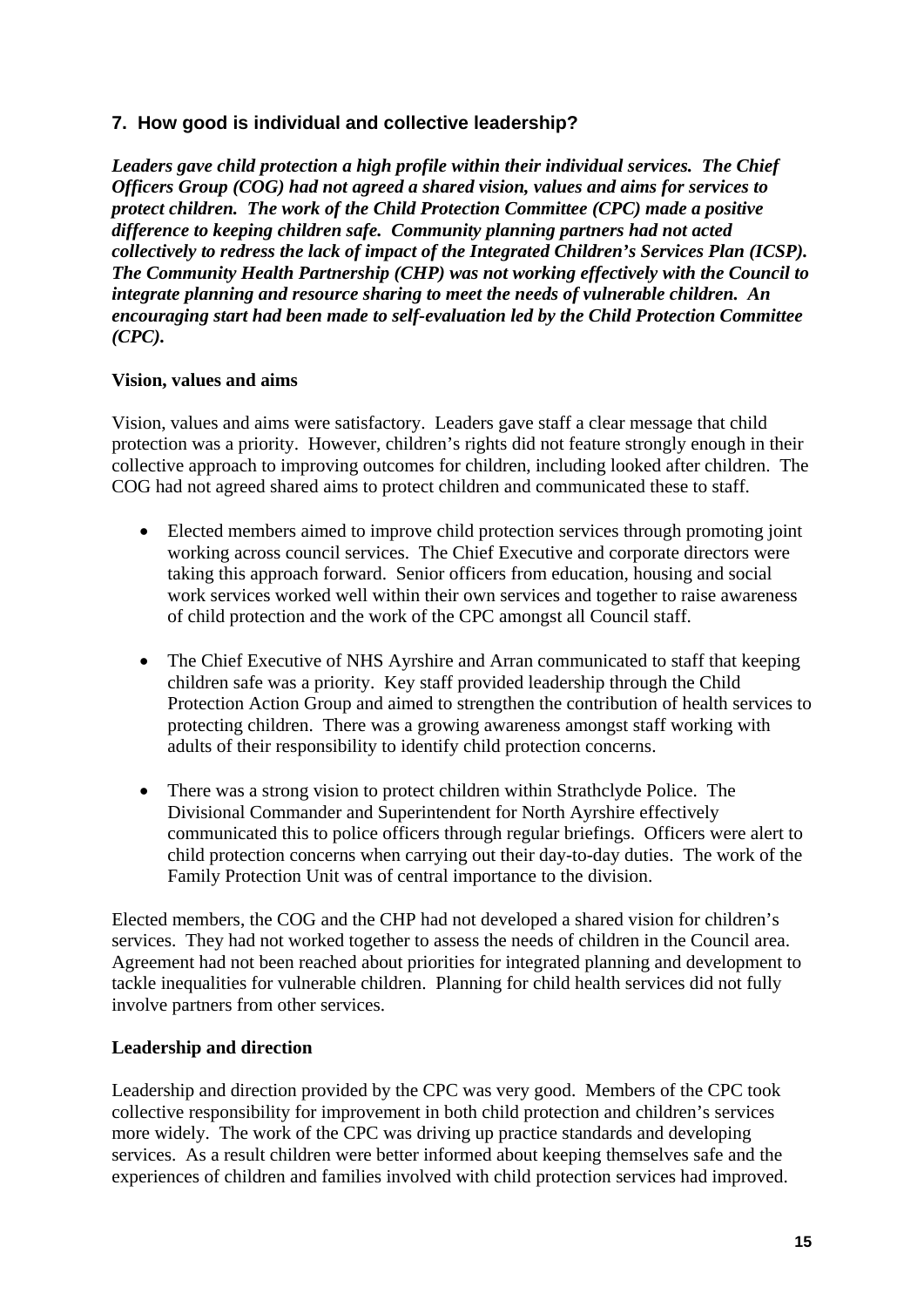The COG approved CPC annual business plans but had not ensured that progress could be measured. They had not agreed a shared budget for the CPC to sustain current achievements and take forward further developments. There was a delay in publishing plans.

Effective partnership working within the CPC resulted in a high level of commitment to implement the business plan. This was due to the determined leadership of the chair, effective contributions made to subgroups by committee members from social work, housing, education, health, police, SCRA and the voluntary sector and the support of a dynamic development team. The CPC had successfully raised public awareness, produced a range of policies and procedures and delivered extensive inter-agency training. The CPC had commissioned research to help develop a family support strategy and were acting upon the resulting findings and recommendations.

The Council had made a commitment to maintain funding levels for the CPC into the next financial year allowing time for an agreement to be reached with health and police services about future arrangements. Strathclyde police had agreed to contribute 10% on top of the Council's financial contribution for the next year to support a period of transition. Services were well represented at CPC meetings. Police had agreed additional staff time to be represented on the CPC training subgroup. CPC decision-making was sometimes held up as many services did not always provide substitutes when members were unable to attend.

# **Leadership of people and partnerships**

Individual and collective leadership of people and partnerships was satisfactory. Senior managers across services gave a strong commitment and lead to partnership working which was well understood and supported by staff at all levels. The ICSP Steering Group and subgroups actively promoted partnership working. However, the absence of a shared vision and agreed priorities for children's services restricted partnership approaches and the further development of joint working. Overall, staff in health, the local authority, SCRA, police and voluntary services worked well together to protect children. However, the delay in producing revised inter-agency child protection procedures was leading to inconsistencies developing within and across services.

The IAF and Partnerships Forums were improving partnership and team working. However, these initiatives were at an early stage of development and some staff were unclear of their roles in joint arrangements. Partnership working had impacted positively on service delivery through agreements about joint procedures and inter-agency training. Health professionals contributed well to joint working arrangements. However, the lack of effectiveness of the CHP placed a major constraint on further developing partnership working between the Council and health services. The Alcohol and Drugs Action Team (ADAT) had concentrated on developing adult services and had not worked jointly with the CPC to meet the needs of children affected by substance misuse.

Effective partnership working with voluntary services was developing through the support given by the Council to the voluntary forum. Staff from voluntary organisations made a significant contribution as strategic planning partners. Action taken by the Council had not yet been sufficient to improve understanding and confidence between Children's Panel members, education and social work staff. There was no shared understanding of policy direction. All staff were generally well supported by senior managers and their work was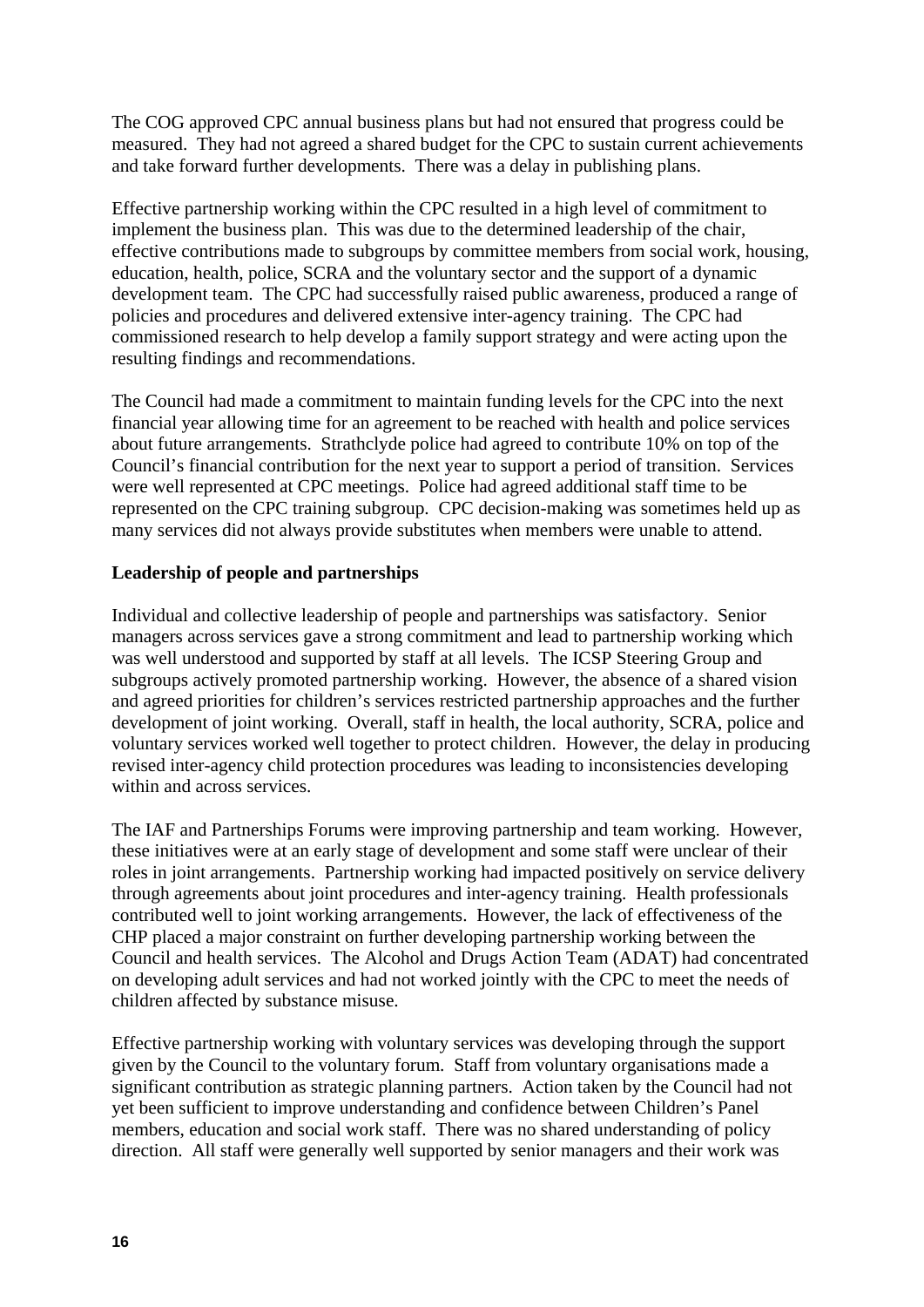valued and appreciated. Many staff remained in their posts for lengthy periods of time. This enabled trusting relationships and partnership working to be built up across services.

### **Leadership of change and improvement**

Capacity for improvement was good. There was a commitment to continuous improvement established within the CPC. A good start had been made to self-evaluation using a variety of approaches including case audits, focus groups and questionnaires. Some performance information had been analysed by the CPC audit subgroup, areas for improvement identified and action taken. Staff involved in self-evaluation had been convinced of the value of this approach. Self-evaluation was still to be established within and across agencies requiring more robust challenge amongst partners. The views of children and families using services were not routinely sought to provide evidence of impact from their perspective.

Child death enquiries and child protection inspection reports were analysed systematically and lessons to be learned identified. The CPC used electronic methods of communication and child protection practitioner forums to help communicate practice change to staff. Health services had invested in training members of the CPC to use a shared approach to learning from significant case reviews. This approach had not yet been tested out in practice. The effectiveness of children's individual plans was not analysed and performance reported to the CPC, the COG and elected members. Steps were being taken to strengthen the quality assurance role of chairs of child protection and Looked After and Accommodated Children meetings.

The CPC was analysing research findings about the increase in child protection referrals in one area in order to develop an action plan. An evaluation of the effectiveness of the new approach to involving health services in planning child protection investigations was underway. The IAF and Partnership Forums were being piloted to evaluate their impact on reducing risks for children and better meeting their needs. Work had started on delivering an out-of-hours emergency social work service across the three Ayrshire council areas which was integrated with other locally delivered out-of-hours services.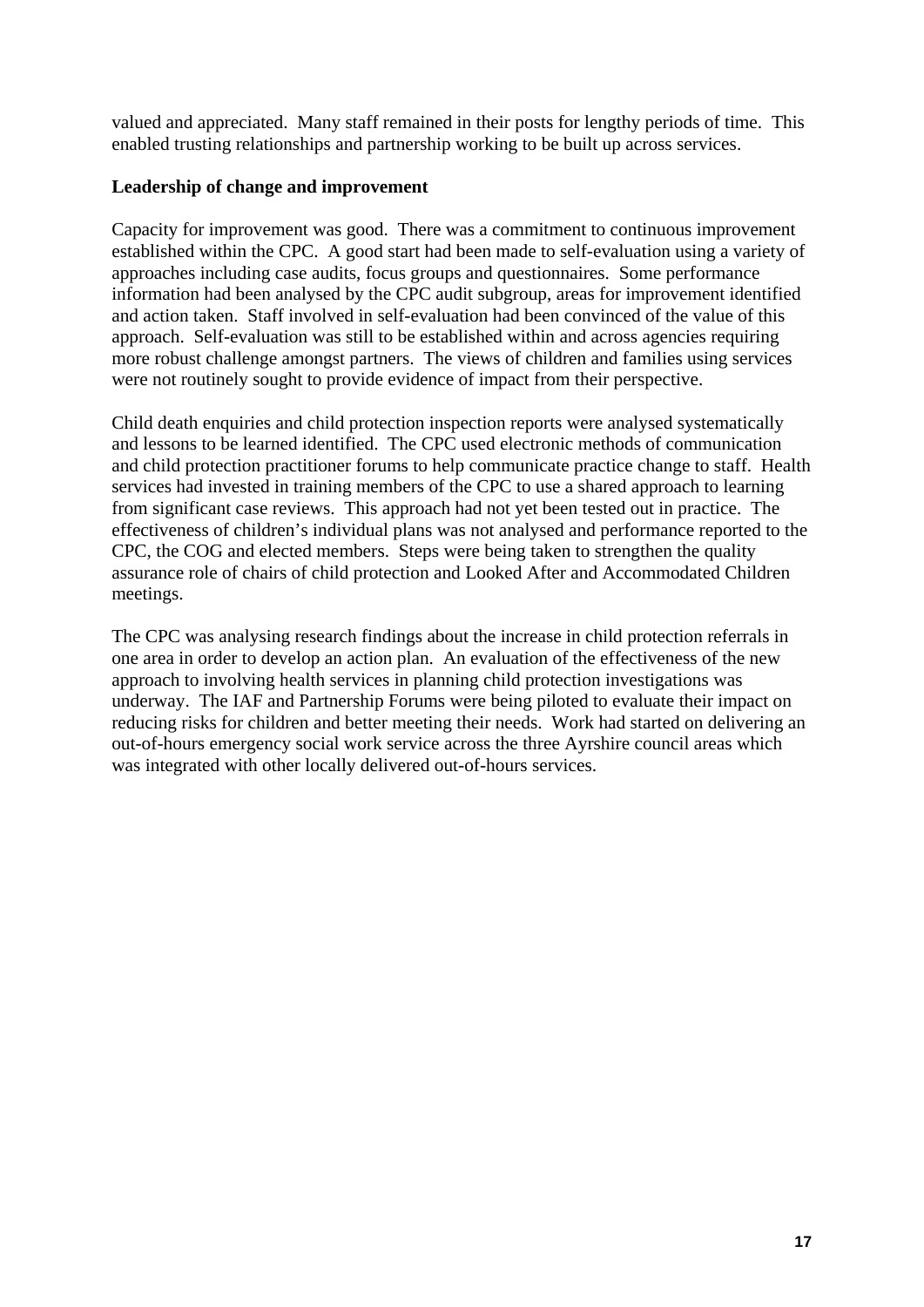# **8. How well are children and young people protected and their needs met?**

#### **Summary**

Inspectors were confident that when children were identified as being at risk prompt action was taken to protect them. As a result of services working together more effectively, children were safer and families experienced better coordinated support. The CPC had made a positive difference to the lives of vulnerable children and their families. There was a lack of clarity about how the ICSP and the CHP would improve outcomes for children.

Elected members, Chief Officers and senior managers should strengthen their collective leadership of services to protect children.

In doing so, they should take account of the need to:

- develop services to meet the needs of children and families affected by substance misuse;
- set improvement targets and monitor progress to meet the needs of looked after children;
- progress inter-agency approaches to responding to child protection referrals and incidents of domestic abuse;
- develop a shared vision, values and aims for children's services and communicate this to all staff; and
- work together to plan, deliver and evaluate improved outcomes for vulnerable children.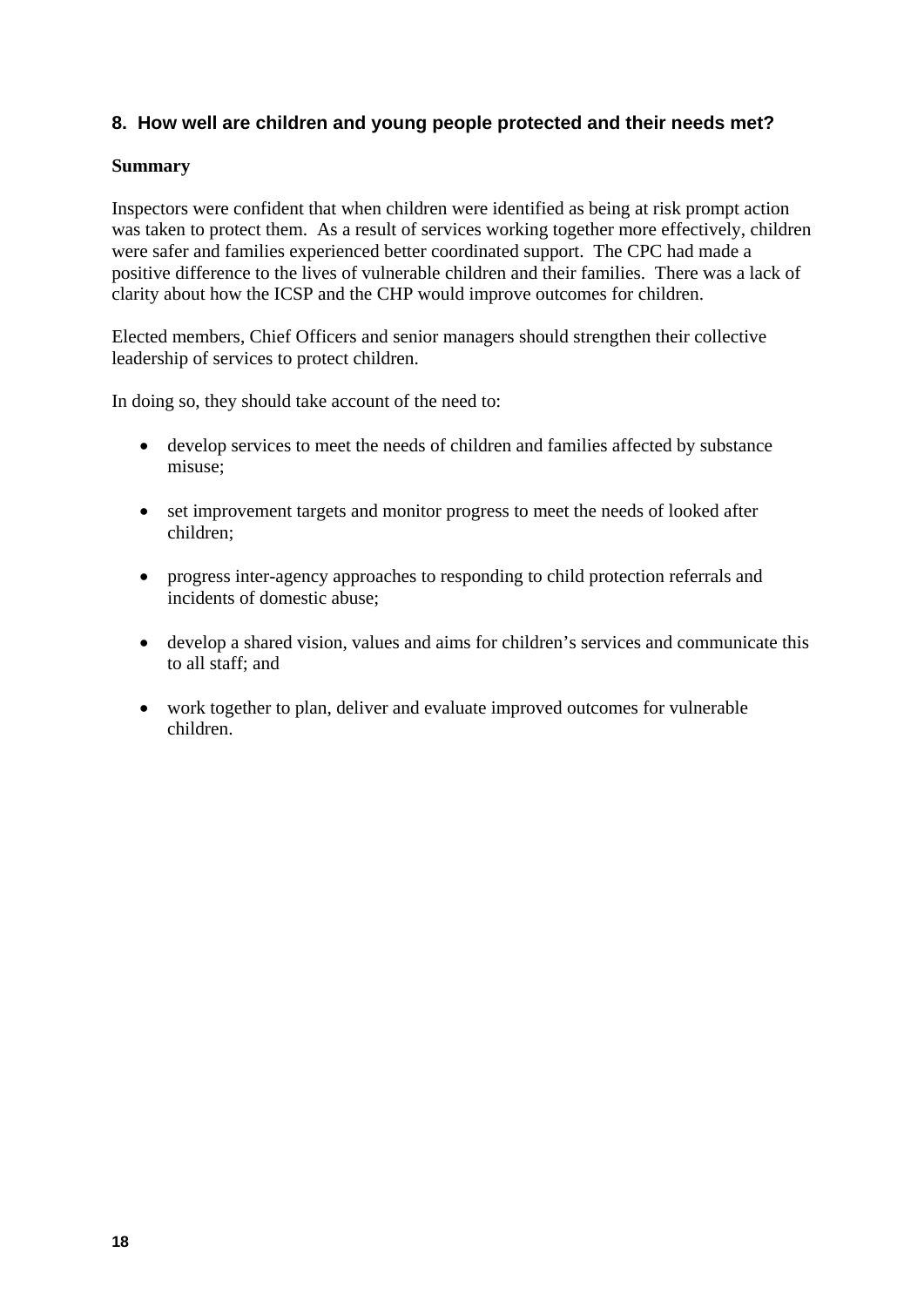# **9. What happens next?**

Chief Officers have been asked to prepare an action plan indicating how they will address the main recommendations in this report, and to share that plan with stakeholders. Within two years of the publication of this report HM Inspectors will re-visit to assess and report on progress made in meeting the recommendations.

**Emma McWilliam Inspector May 2008**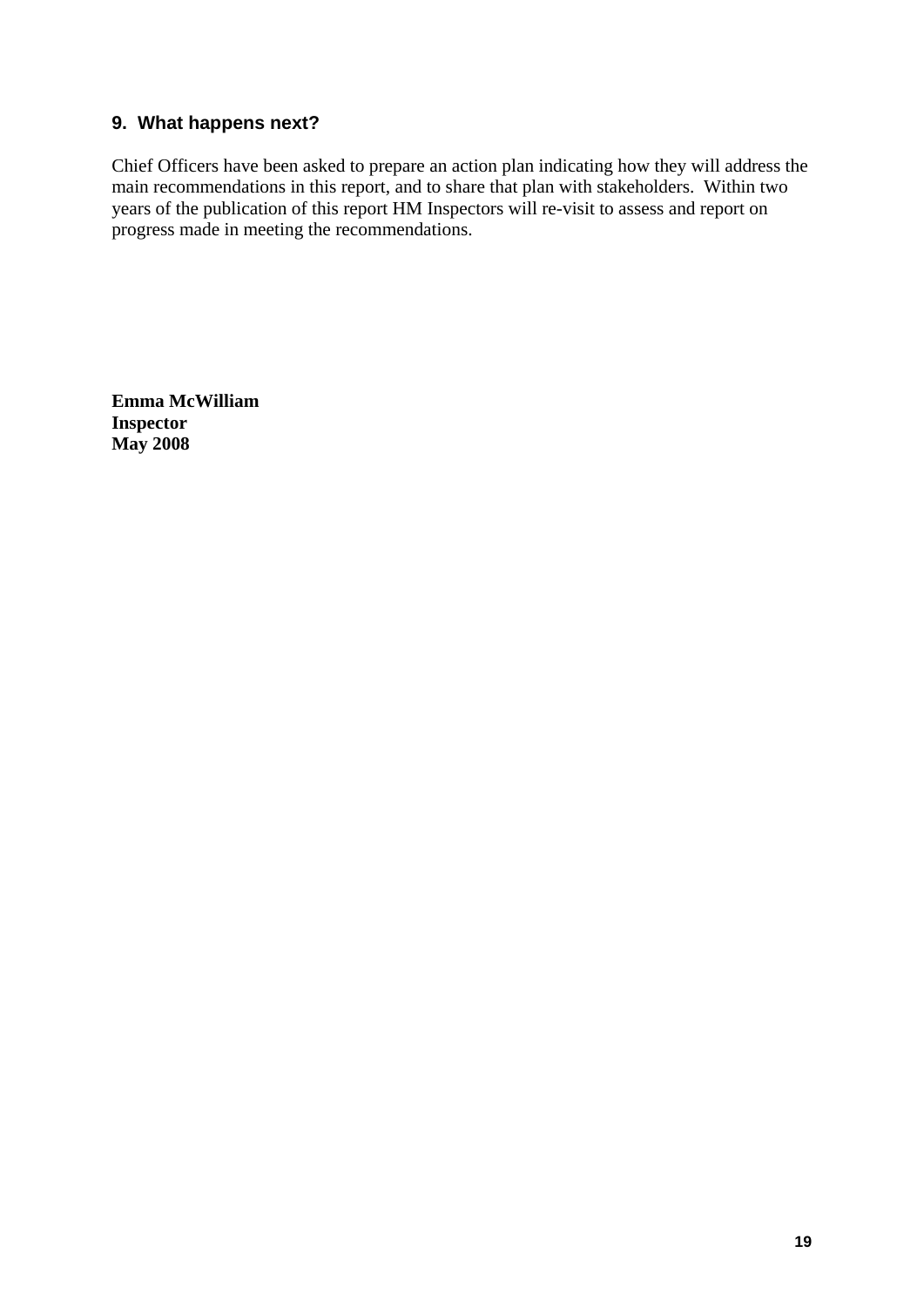# **Appendix 1 Quality Indicators**

The following quality indicators have been used in the inspection process to evaluate the overall effectiveness of services to protect children and meet their needs.

| How effective is the help children get when they need it?                          |              |  |  |  |  |
|------------------------------------------------------------------------------------|--------------|--|--|--|--|
| Children are listened to, understood and                                           | Very Good    |  |  |  |  |
| respected                                                                          |              |  |  |  |  |
| Children benefit from strategies to minimise                                       | Very Good    |  |  |  |  |
| harm                                                                               |              |  |  |  |  |
| Children are helped by the actions taken in                                        | Good         |  |  |  |  |
| immediate response to concerns                                                     |              |  |  |  |  |
| Children's needs are met                                                           | Satisfactory |  |  |  |  |
| How well do services promote public awareness of child protection?                 |              |  |  |  |  |
| Public awareness of the safety and                                                 | Very Good    |  |  |  |  |
| protection of children                                                             |              |  |  |  |  |
| How good is the delivery of key processes?                                         |              |  |  |  |  |
| Involving children and their families in key                                       | Very Good    |  |  |  |  |
| processes                                                                          |              |  |  |  |  |
| Information-sharing and recording                                                  | Good         |  |  |  |  |
| Recognising and assessing risks and needs                                          | Satisfactory |  |  |  |  |
| Effectiveness of planning to meet needs                                            | Good         |  |  |  |  |
| How good is operational management in protecting children and meeting their needs? |              |  |  |  |  |
| Policies and procedures                                                            | Good         |  |  |  |  |
| Operational planning                                                               | Weak         |  |  |  |  |
| Participation of children, families and other                                      | Good         |  |  |  |  |
| relevant people in policy development                                              |              |  |  |  |  |
| Recruitment and retention of staff                                                 | Very Good    |  |  |  |  |
| Development of staff                                                               | Very Good    |  |  |  |  |
| How good is individual and collective leadership?                                  |              |  |  |  |  |
| Vision, values and aims                                                            | Satisfactory |  |  |  |  |
| Leadership and direction                                                           | Very Good    |  |  |  |  |
| Leadership of people and partnerships                                              | Satisfactory |  |  |  |  |
| Leadership of change and improvement                                               | Good         |  |  |  |  |

This report uses the following word scale to make clear the evaluations made by inspectors:

| Excellent      | Outstanding, sector leading                    |
|----------------|------------------------------------------------|
| Very Good      | Major strengths                                |
| Good           | Important strengths with areas for improvement |
| Satisfactory   | Strengths just outweigh weaknesses             |
| Weak           | Important weaknesses                           |
| Unsatisfactory | Major weaknesses                               |